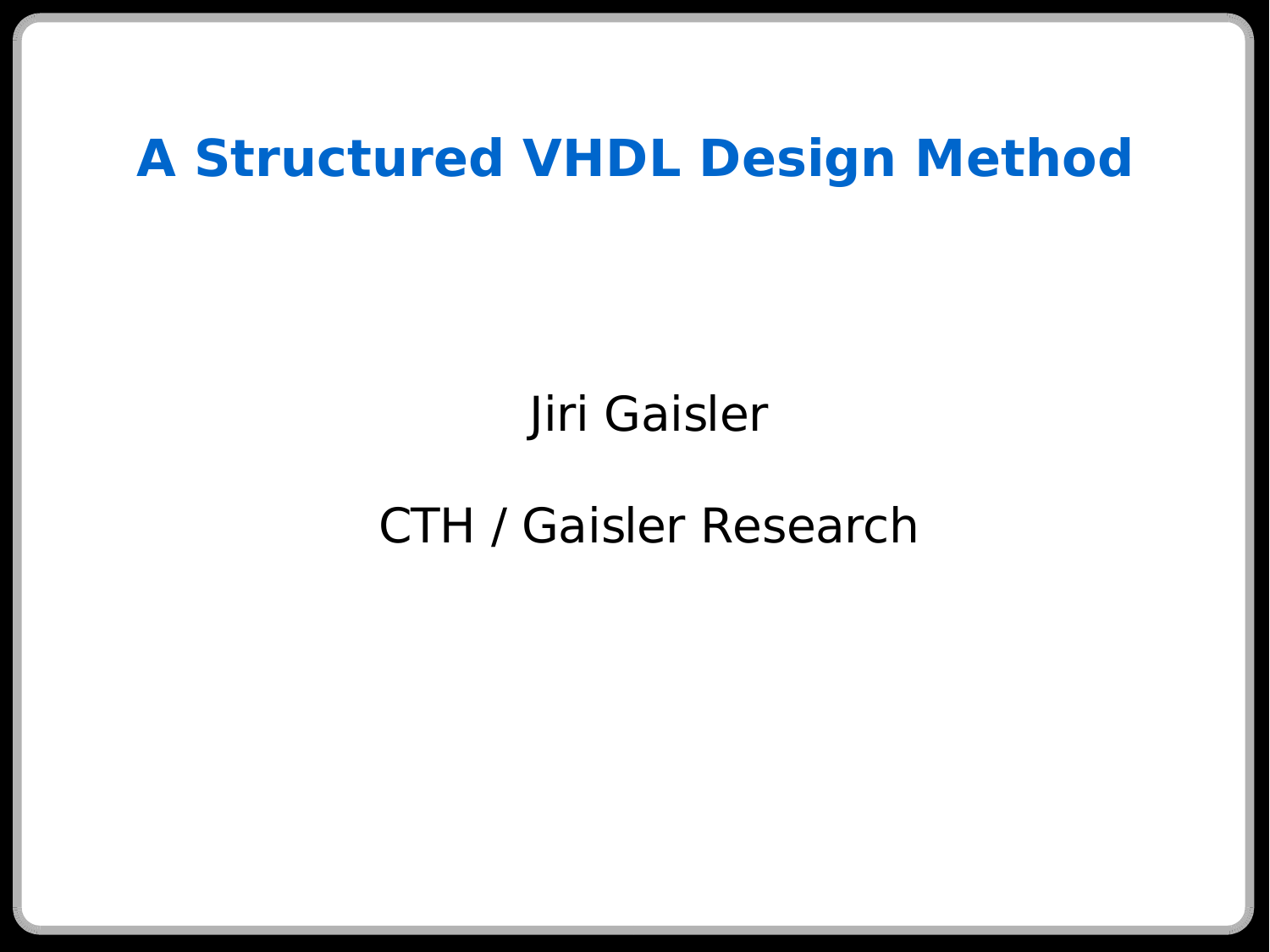# **Outline of lecture**

- Traditional 'ad-hoc' VHDL design style
- ◆ Proposed structured design method
- Various ways of increasing abstraction level in synthesisable code
- ◆ A few design examples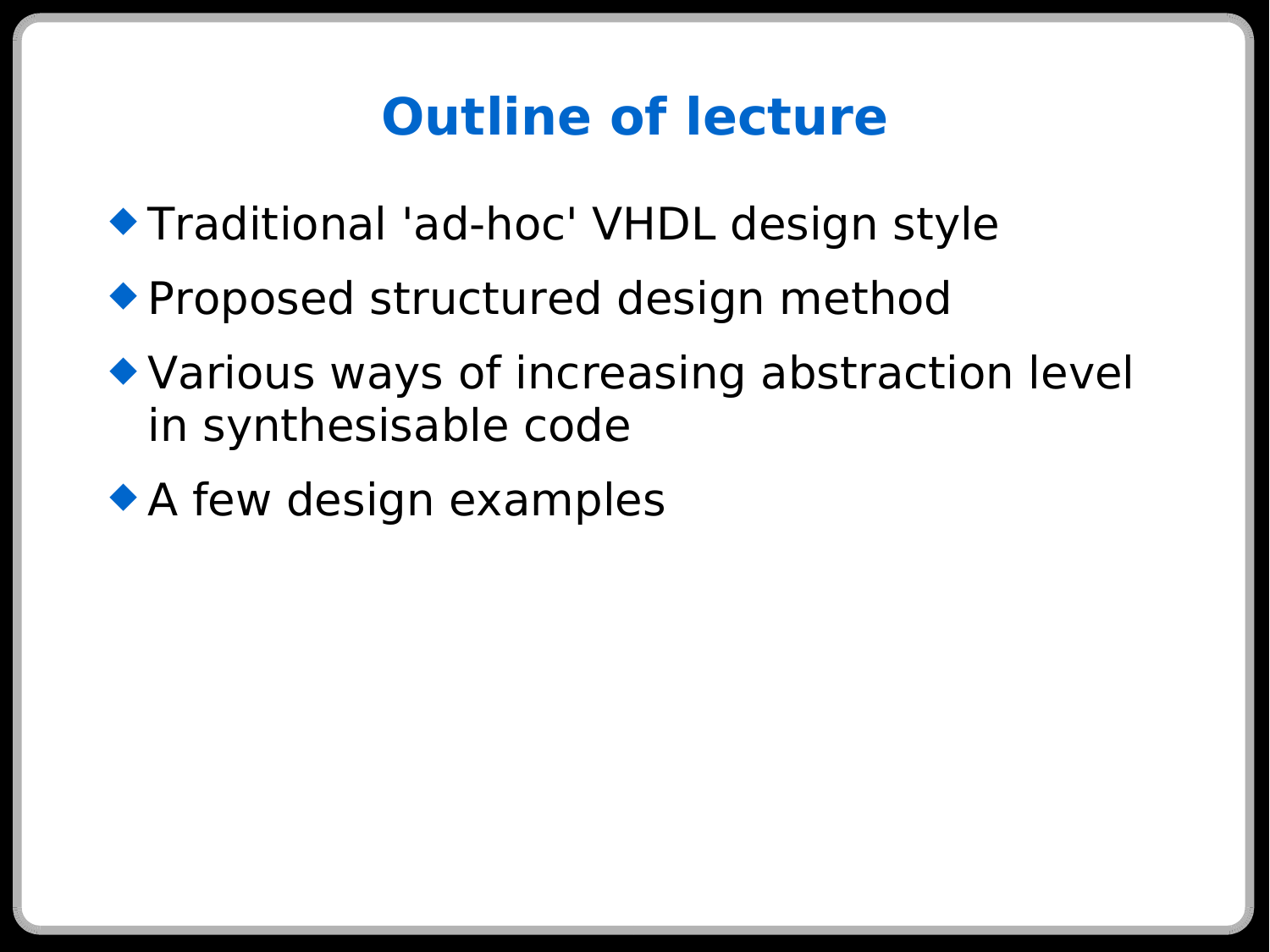### **Traditional VHDL design methodology**

◆ Based on heritage from schematic entry (!):

- Many small processes or concurrent statements
- ◆ Use of TTL-like macro blocks
- ◆ Use of GUI tools for code-generation
- ◆ Could be compared to schematic without wires (!)
- ◆ Hard to read due to many concurrent statements
- Auto-generated code even harder to read/maintain
- $\triangle$  Hard to read = difficult to maintain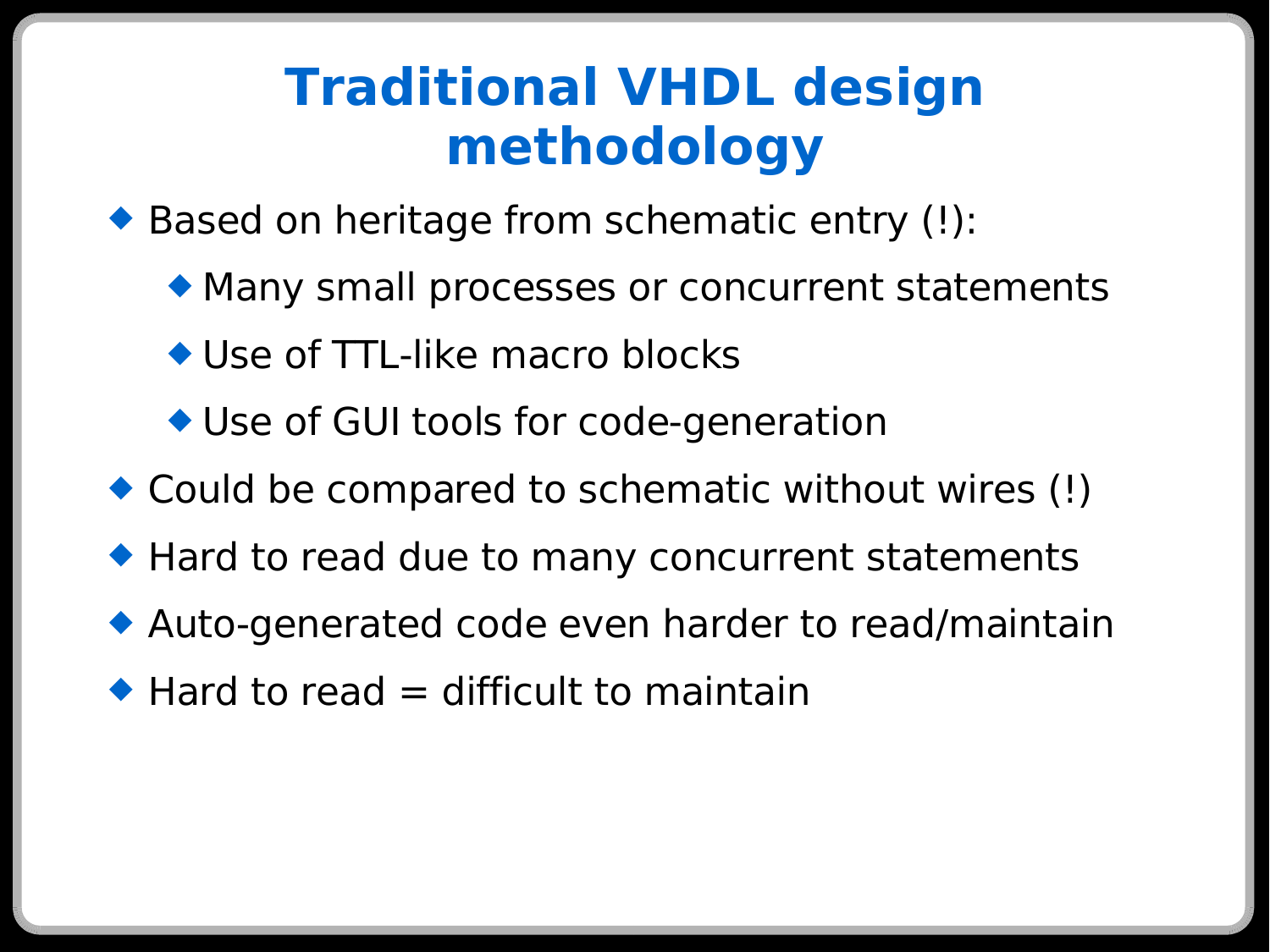# **Traditional ad-hoc design style**

- Many concurrent statments
- ◆ Many signal
- **Example 1 Few and small process statements**
- ◆ No unified signal naming convention
- ◆ Coding is done at low RTL level:
	- Assignments with logical expressions
	- Only simple array data structures are used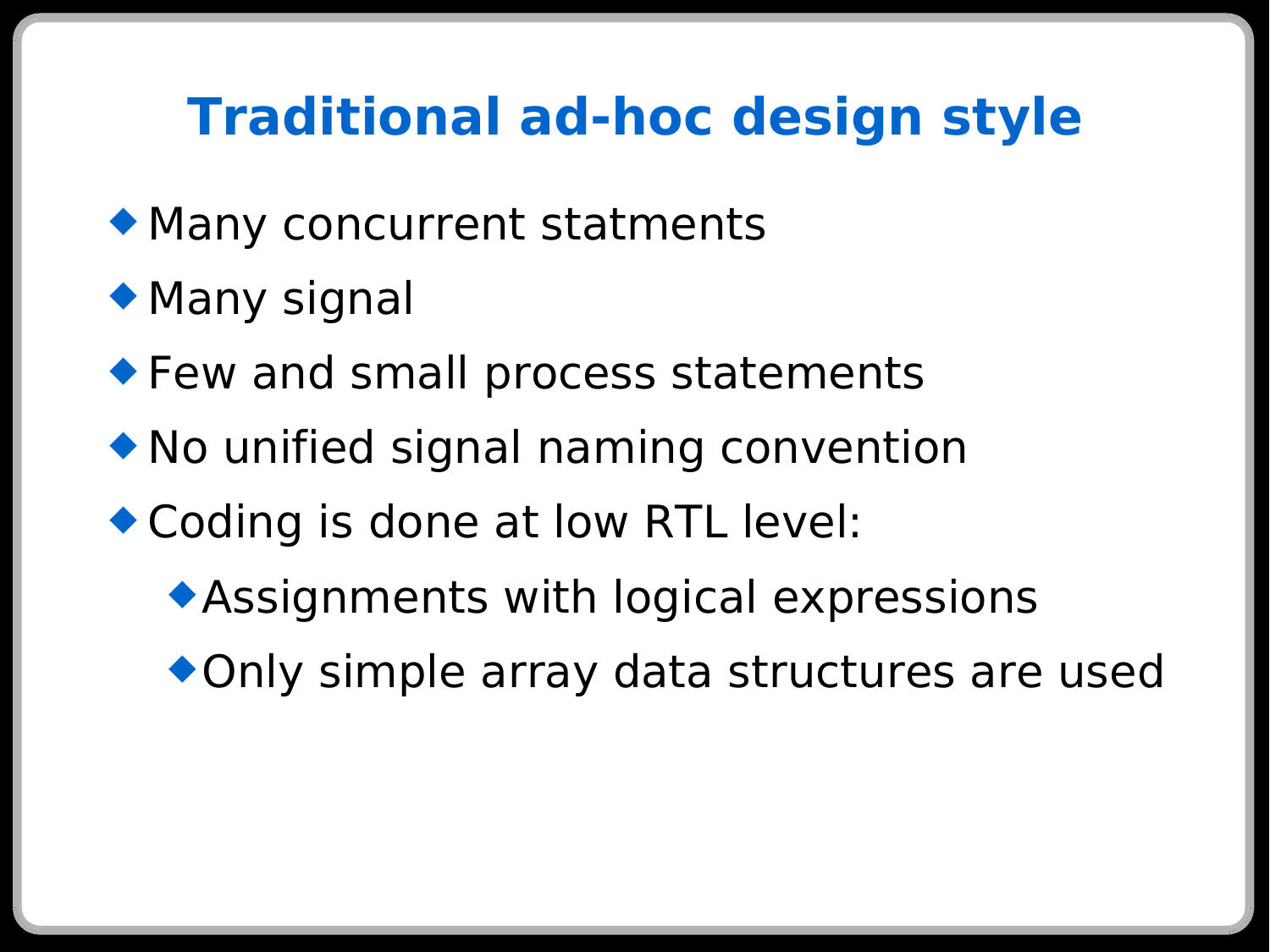# **Simple VHDL example**

CbandDatat LatchPROC9F: process(MDLE, CB In, Reset Out N)

```
begin
   if Reset Out N = '0' then
      CBLatch_F_1 <= "0000";
   elsif MDLE = '1' then
      CBLatch_F_1 \leq CB_In(3 down to 0);end if;
end process;
  CBandDatat LatchPROC10F: process(MDLE, CB In, DParIO In, Reset Out N)
  begin
   if Reset Out N = '0' then
      CBLatch_F_2 <= "0000";
   elsif MDLE = '1' then
      CBLatch F 2(6 downto 4) \leq CB In(6 downto 4);
      CBLatch F 2(7) \leq DParIO In;
   end if;
  end process;
```
CBLatch  $F \leq CBL$ atch  $F$  2 & CBLatch  $F$  1;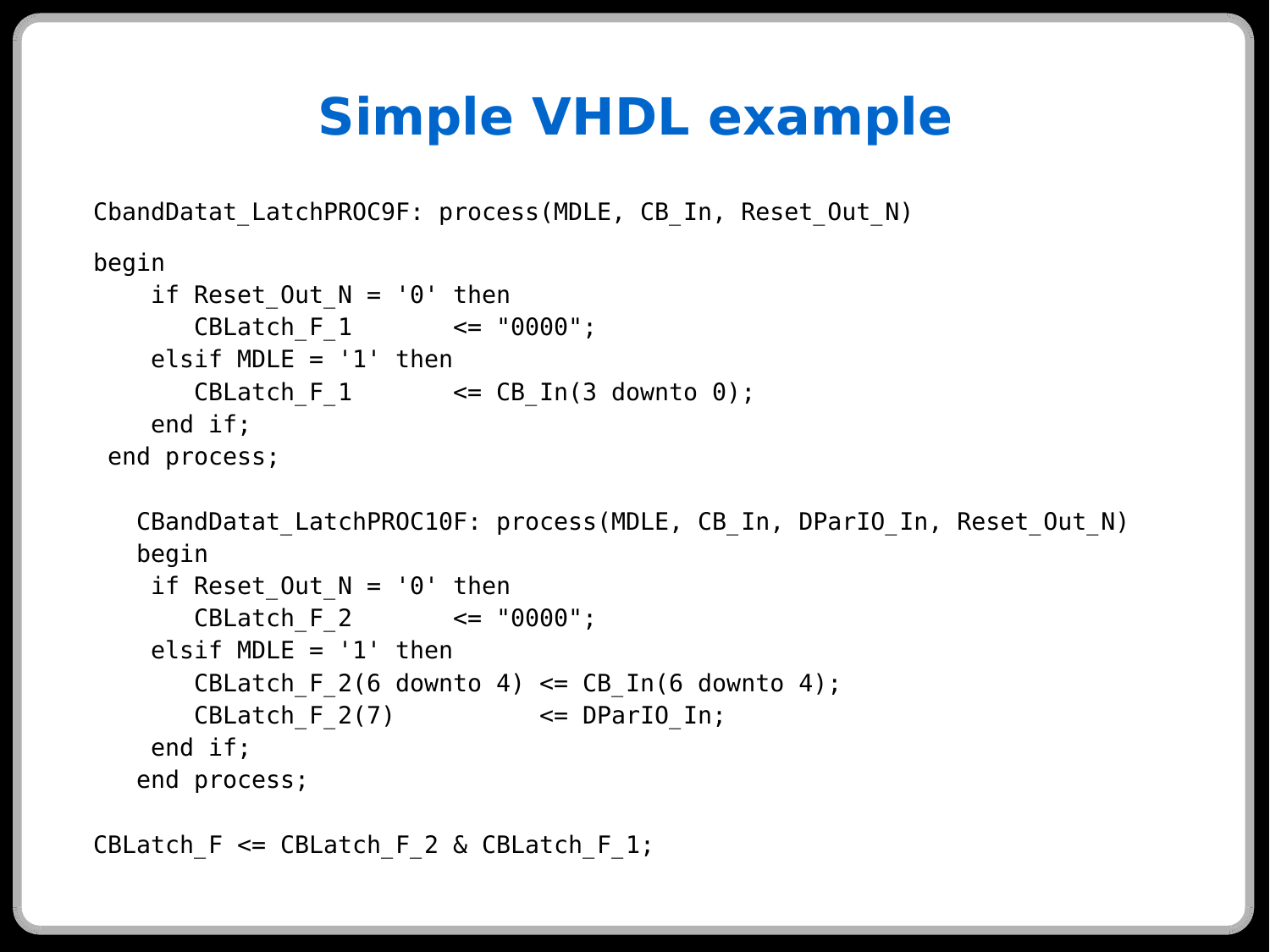# **Problems**

- Dataflow coding difficult to understand
- Algorithm difficult to understand
- No distinction between sequential and comb. signals
- ◆ Difficult to identify related signals
- ◆ Large port declarations in entity headers
- ◆ Slow execution due to many signals and processes

#### **The ad-hoc style does not scale**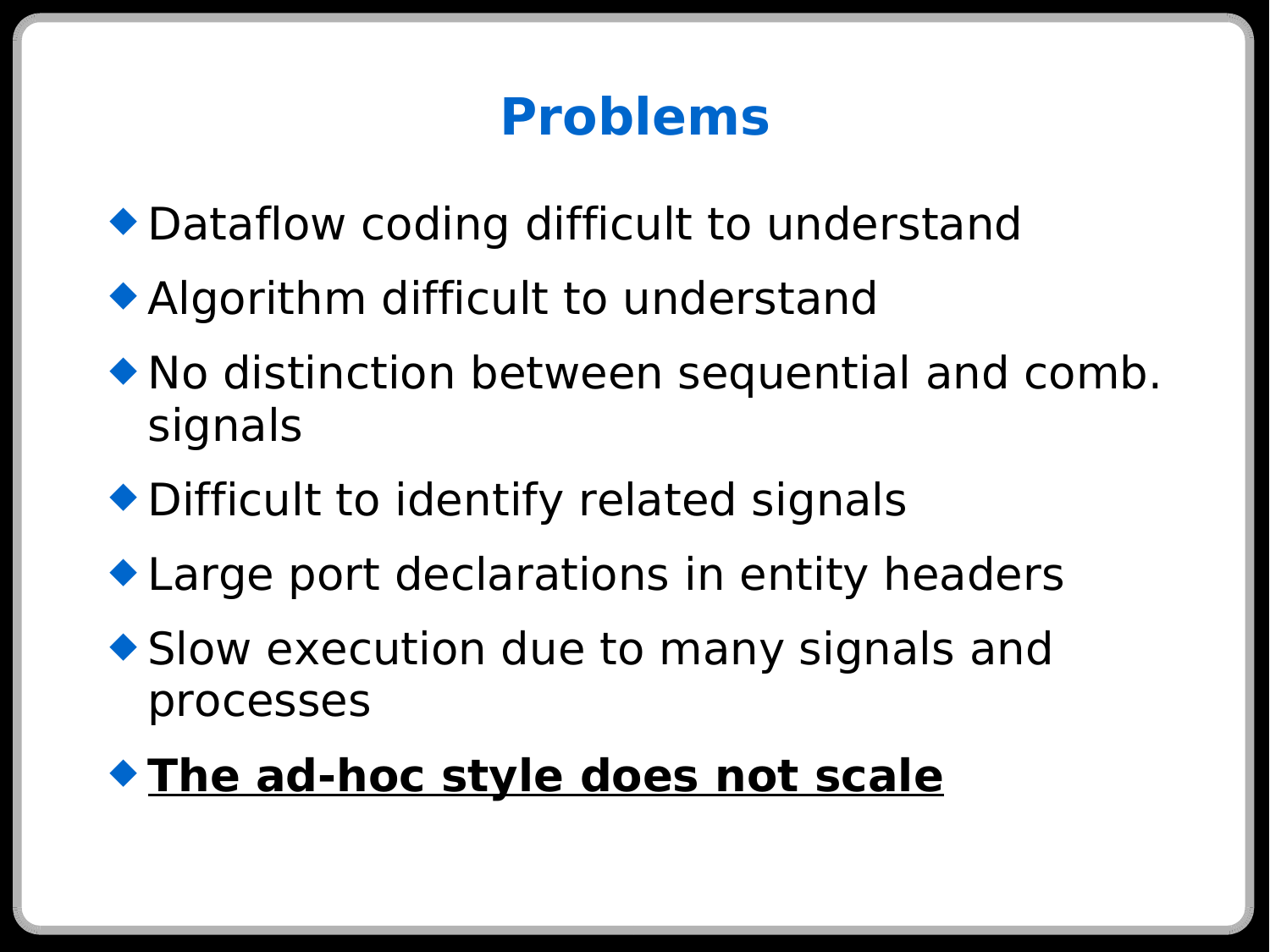# **Ideal model characteristics**

We want our models to be:

- ◆ Easy to understand and maintain
- ◆ Synthesisable
- Simulate as fast as possible
- No simulation/synthesis discrepancies
- Usable for small and large designs

### **New design style/method needed !**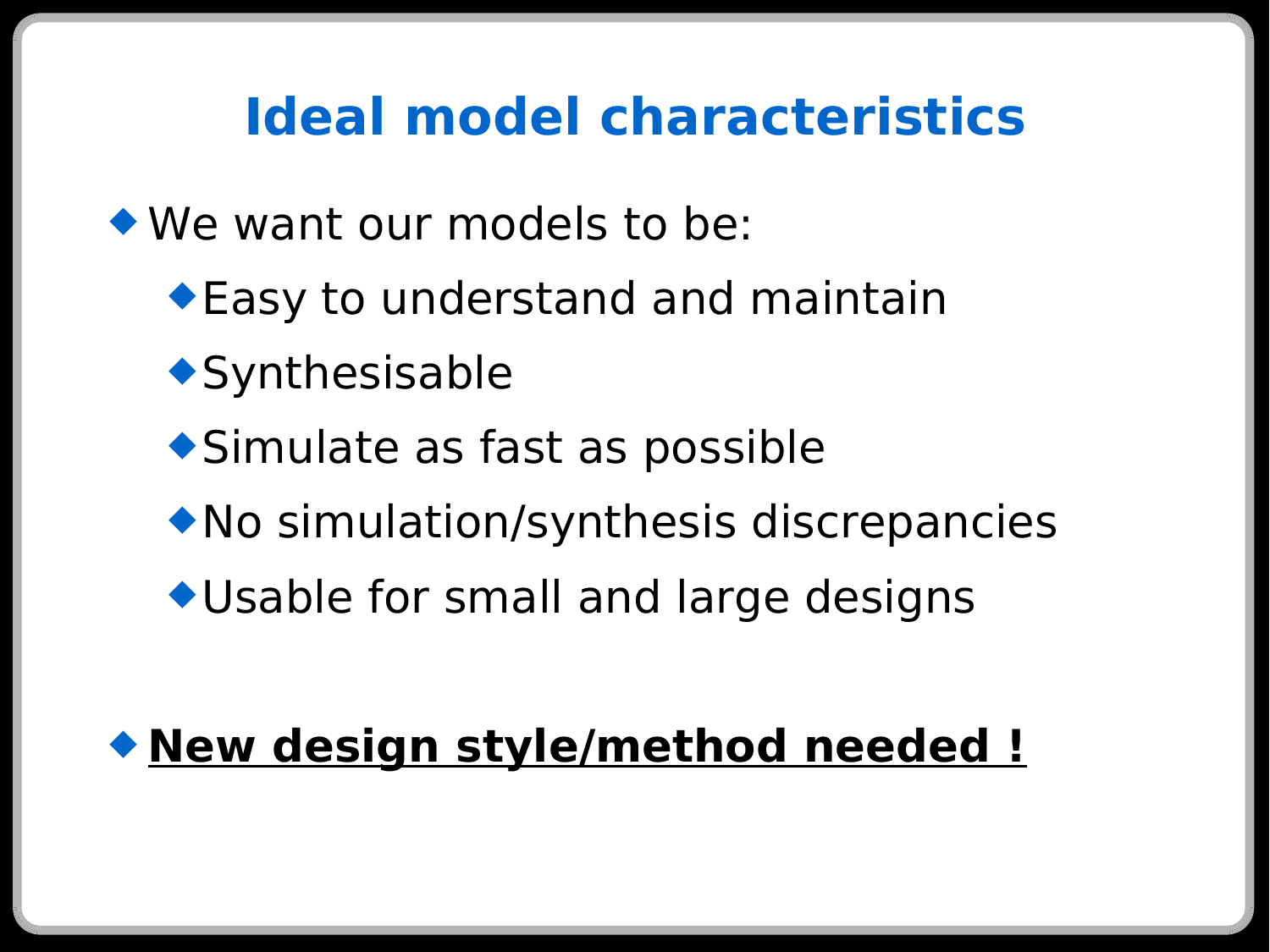### **1: abstraction of digital logic**

 A synchronous design can be abstracted into two separate parts; a combinational and a sequential

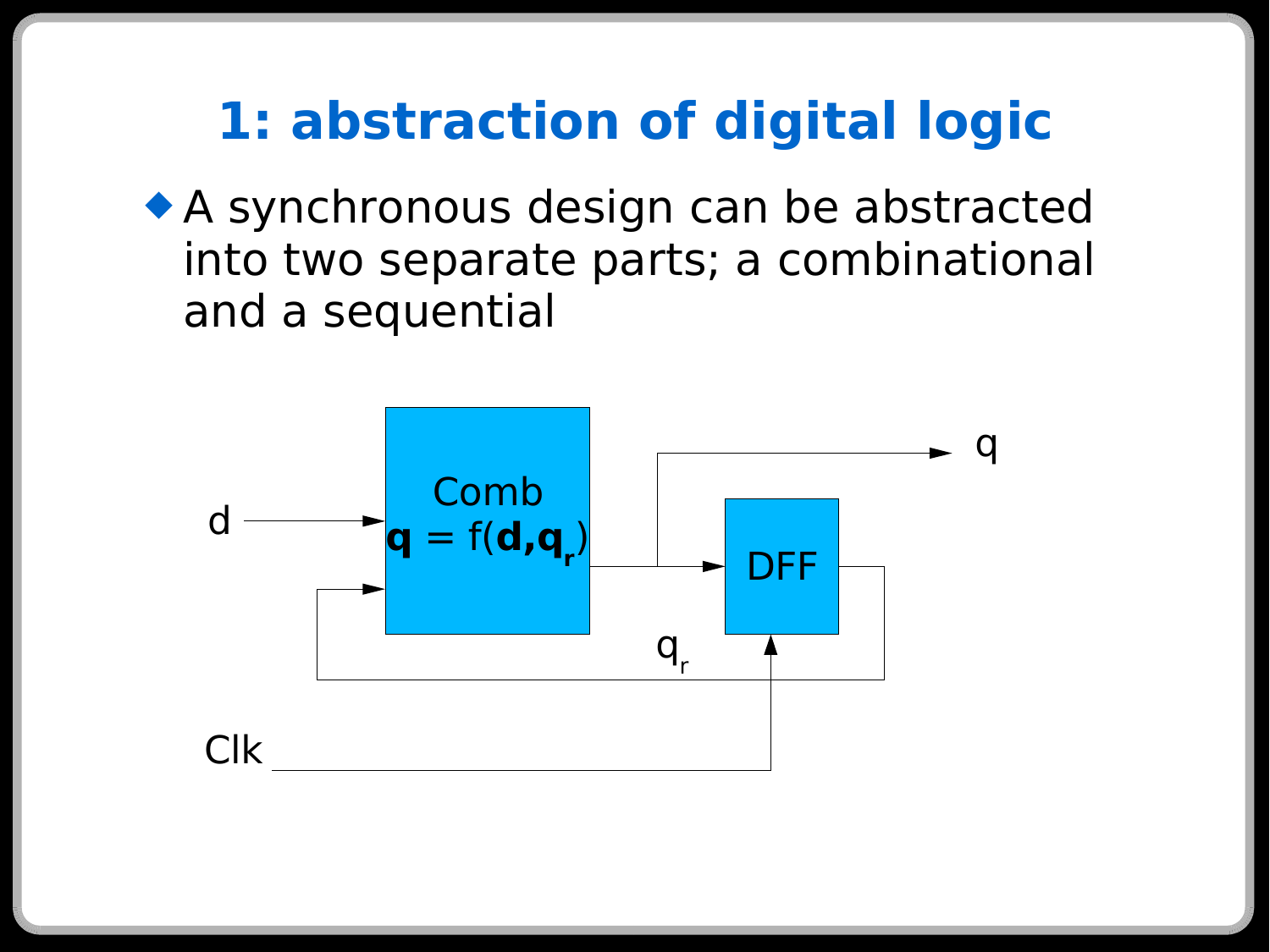### **2: the abstracted view in VHDL The two-process scheme**

- A VHDL entity is made to contain only two processes: one sequential and one combinational
- ◆ Inputs are denoted d, outputs q
- ◆ Two local signals are declared: register-in (ri) and register-out (r)
- $\blacktriangleright$  The full algorithm (q = f(d,r)) is performed in the combinational process
- The combinational process is sensitive to all input ports and the register outputs  $r$
- ◆ The sequential process is only sensitive to clock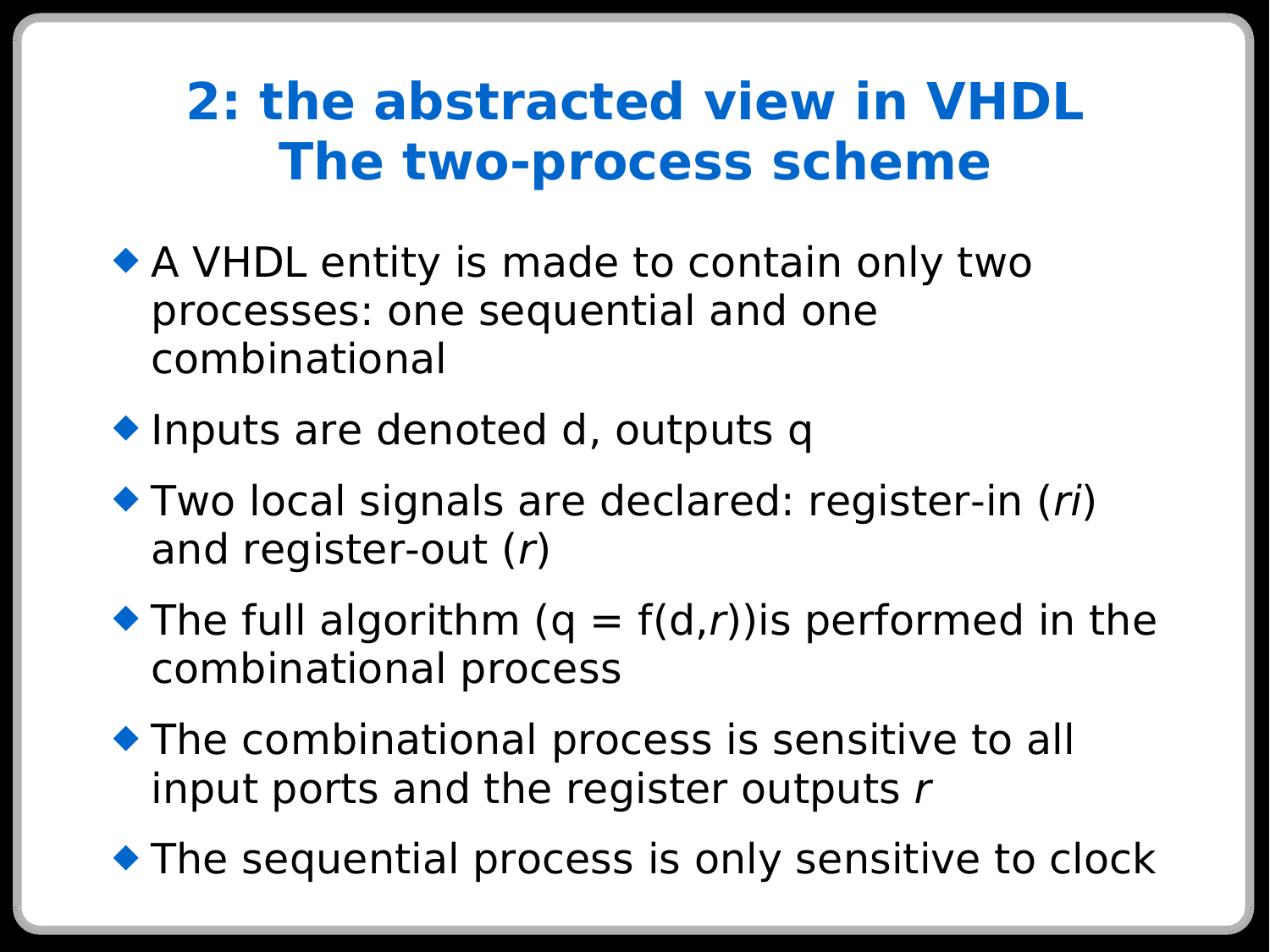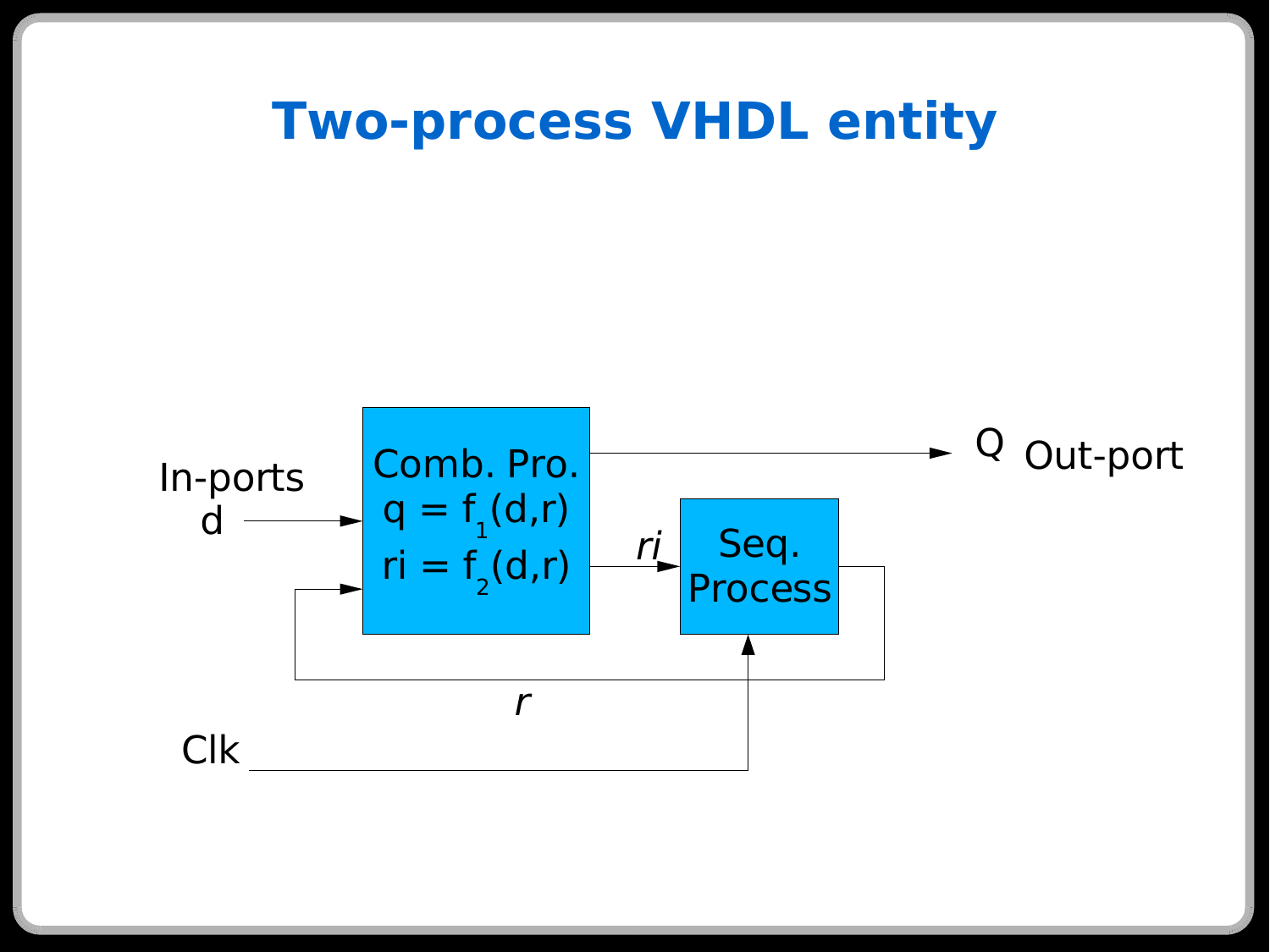### **Two-process scheme: data types**

- $\bullet$  The local signals r and rin are of composite type (record) and include all registered values
- All outputs are grouped into one entity-specific record type, declared in a global package
- ◆ Input ports can be of output record types from other entities
- ◆ A local variable of the register record type is declared in the combinational processes to hold newly calculated values
- Additional variables of any type can be declared in the combinational process for temporary values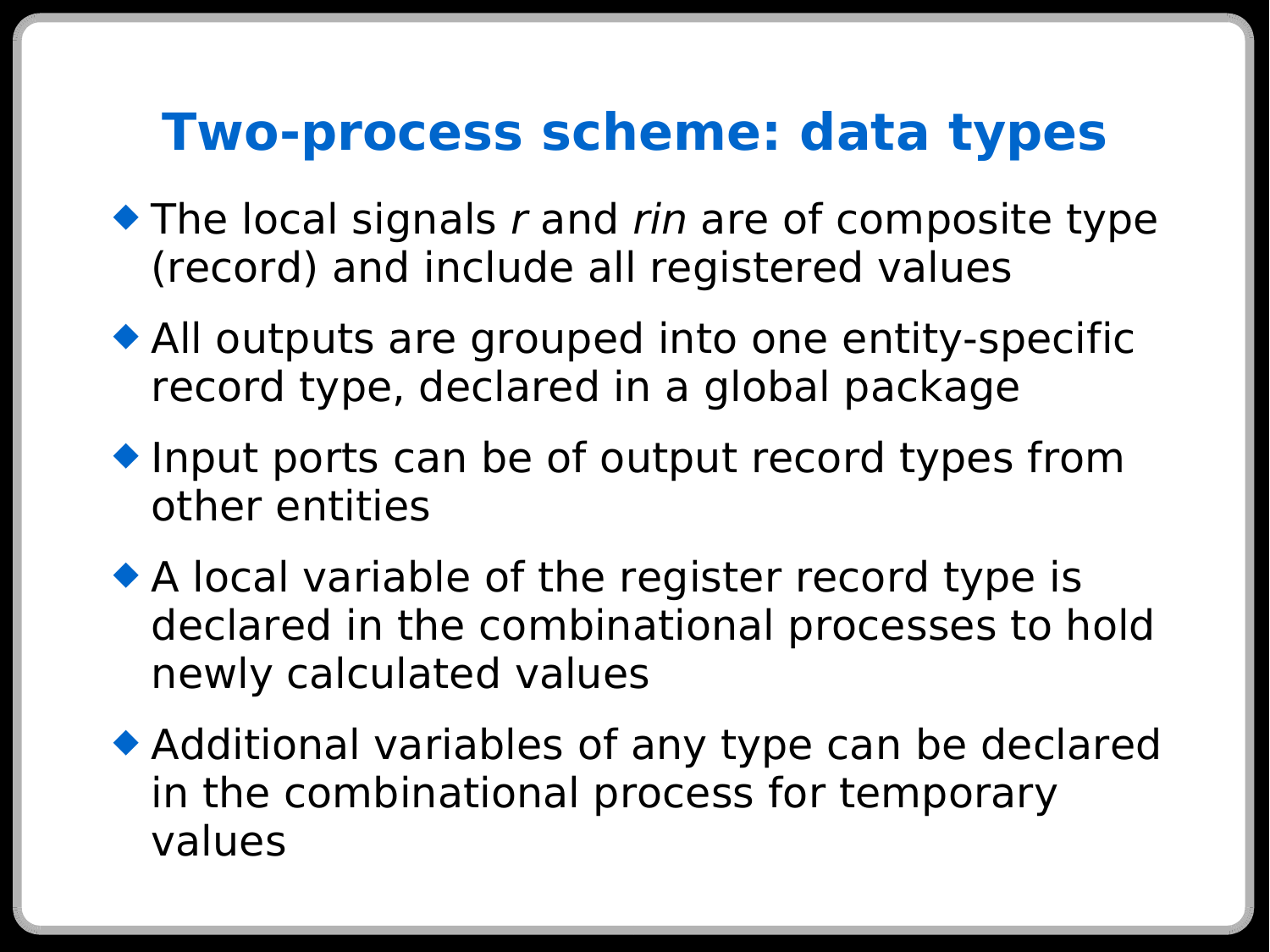### **Example**

```
use work.interface.all;
```

```
entity irqctrl is port (
  clk : in std_logic;
  rst : in std_logic;
  sysif : in sysif_type;
  irqo : out irqctrl_type);
end;
```

```
architecture rtl of irqctrl is
```

```
type reg_type is record
   irq : std_logic;
  pend : std_logic_vector(0 to 7);
 mask : std_logic_vector(0 to 7);
end record;
```
**signal** r, rin : reg\_type;

**begin**

```
comb : process (sysif, r)
  variable v : reg_type;
begin
  v := r; v.irg := '0';
  for i in r.pend'range loop
    v.pend := r.pend(i) or
        (sysif.irg(i) and r.master(i));v.\text{irq} := v.\text{irq or r.pend}(i);end loop;
  rin \leq v;
  irgo.irq \leq r.irq;
end process;
```

```
reg : process (clk)
begin
  if rising_edge(clk) then
    r \leq rin;
  end if;
end process;
```
**end architecture**;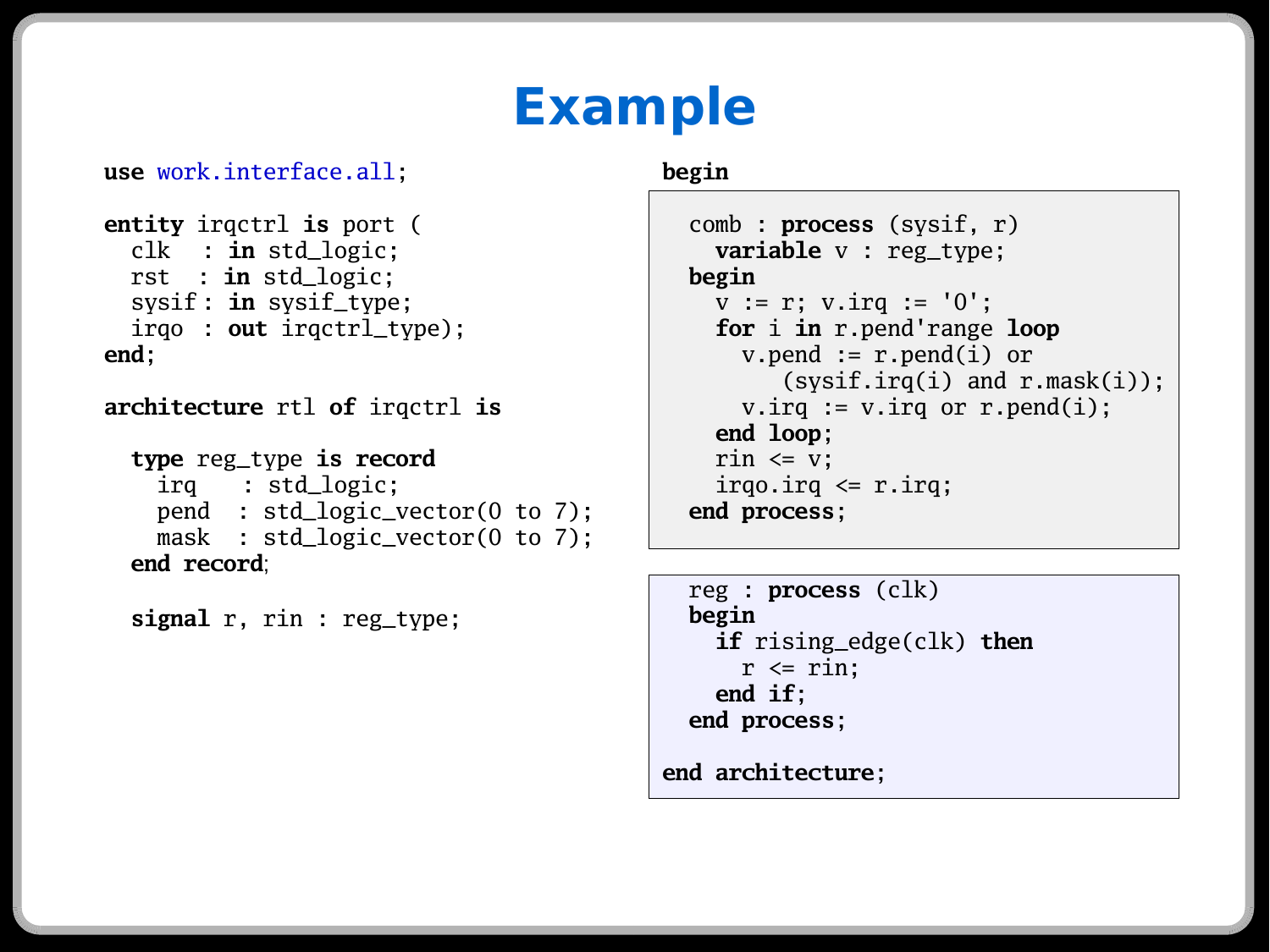# **Hierarchical design**

◆ Grouping of signals makes code readable and shows the direction of the dataflow



**use** work.interface.all;

```
entity cpu is port (
 clk : in std_logic;
 rst : in std_logic;
 mem_in : in mem_in_type;
 mem_out : out mem_out_type);
end;
```
**architecture** rtl **of** cpu **is signal** cache\_out : cache\_type; **signal** proc\_out : proc\_type; **signal** mctrl\_out : mctrl\_type; **begin**

u0 : proc **port map** (clk, rst, cache\_out, proc\_out);

u1 : cache **port map** (clk, rst, proc\_out, mem\_out cache\_out);

u2 : mctrl **port map** (clk, rst, cache\_out, mem\_in, mctrl\_out, mem\_out);

**end architecture**;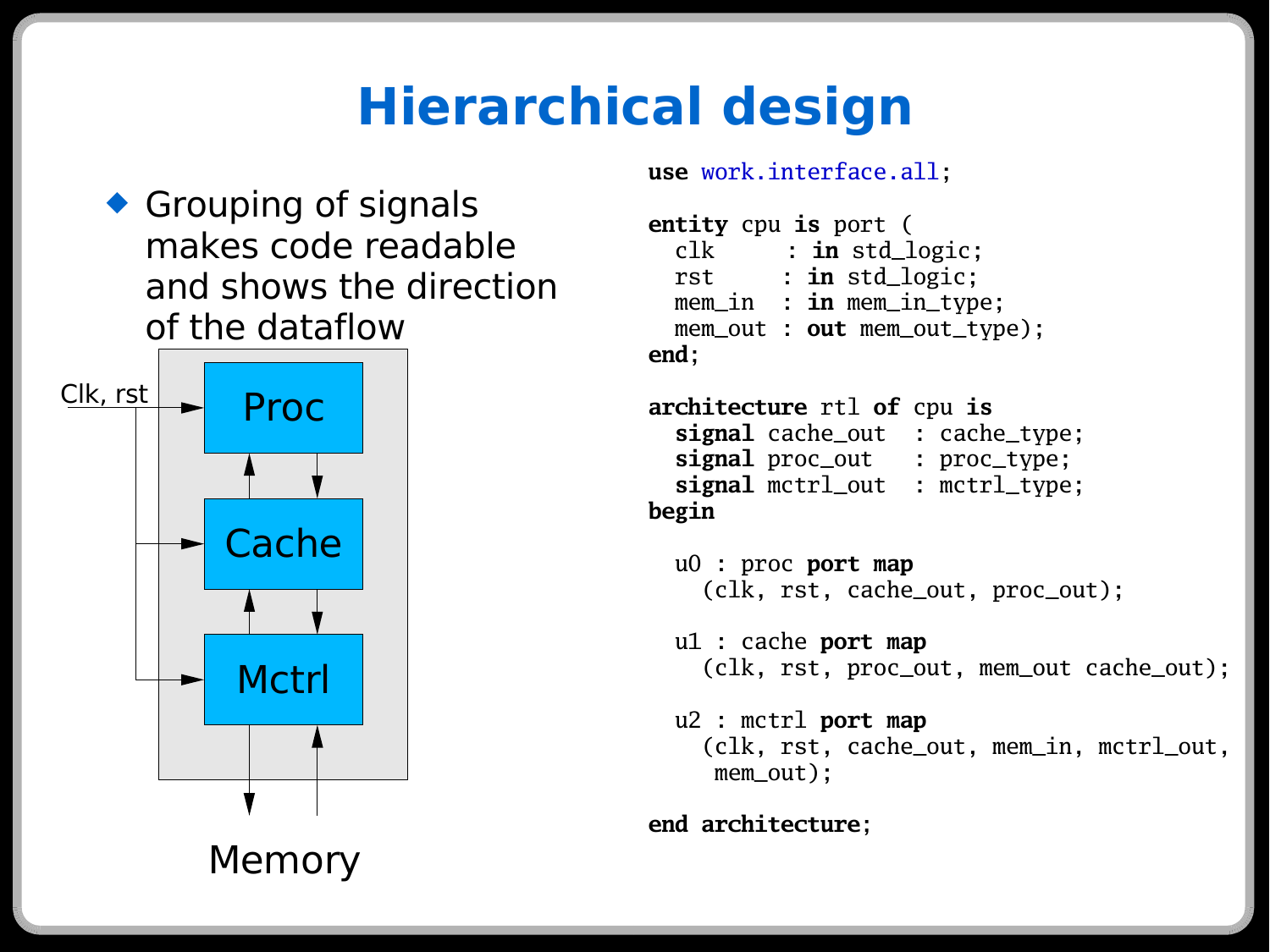# **Benefits**

- ◆ Sequential coding is well known and understood
- Algorithm easily extracted
- Uniform coding style simplifies maintenance
- **Improved simulation and synthesis speed**
- Development of models is less error-prone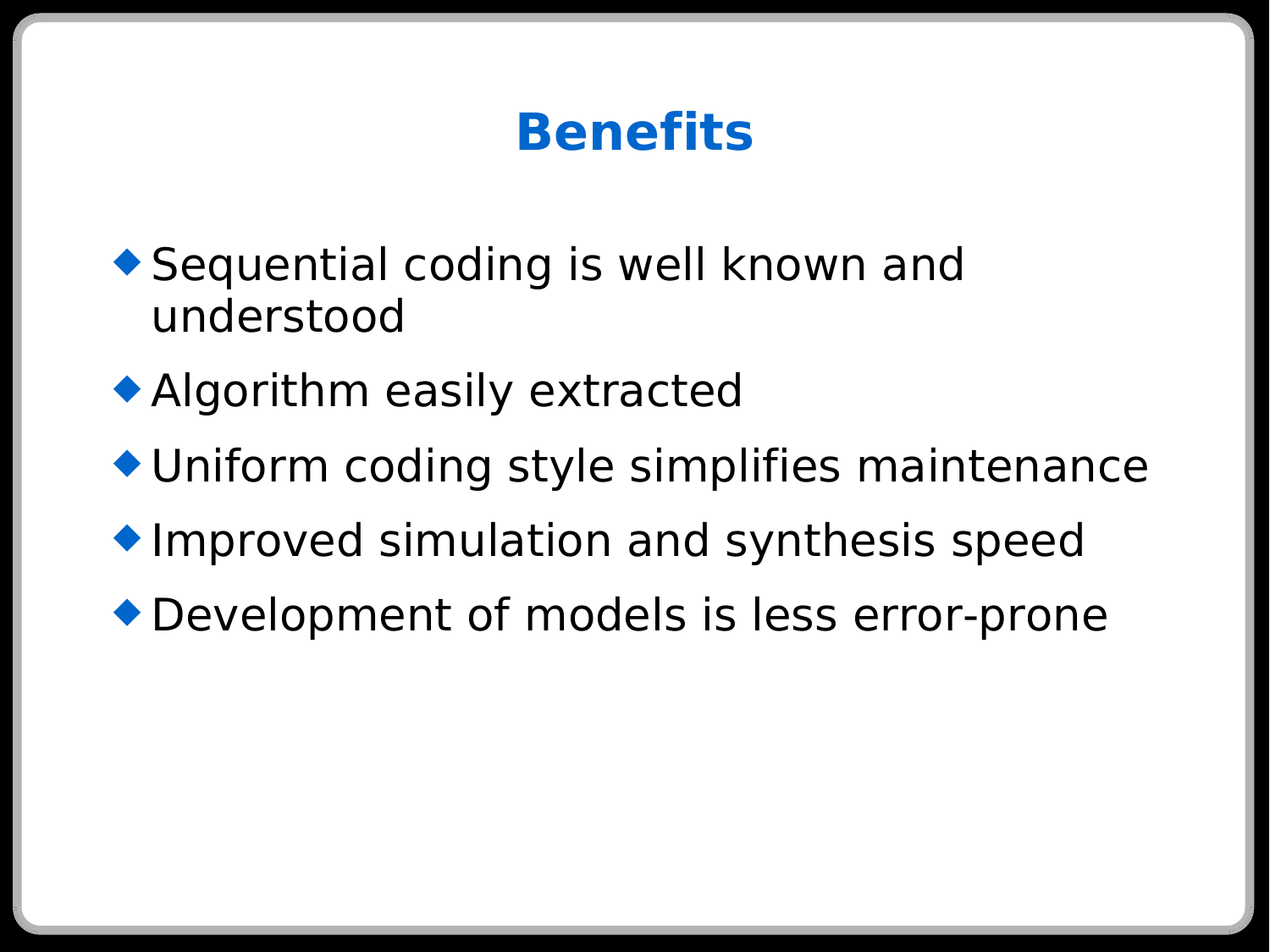# **Adding an port**

### Traditional method:

- ◆ Add port in entity port declaration
- ◆ Add port in sensitivity list of appropriate processes (input ports only)
- ◆ Add port in component declaration
- ◆ Add signal declaration in parent module(s)
- $\triangle$  Add port map in component instantiation in parent module(s)
- ◆ Two-process method:
- $\bullet$  Add element in the interface record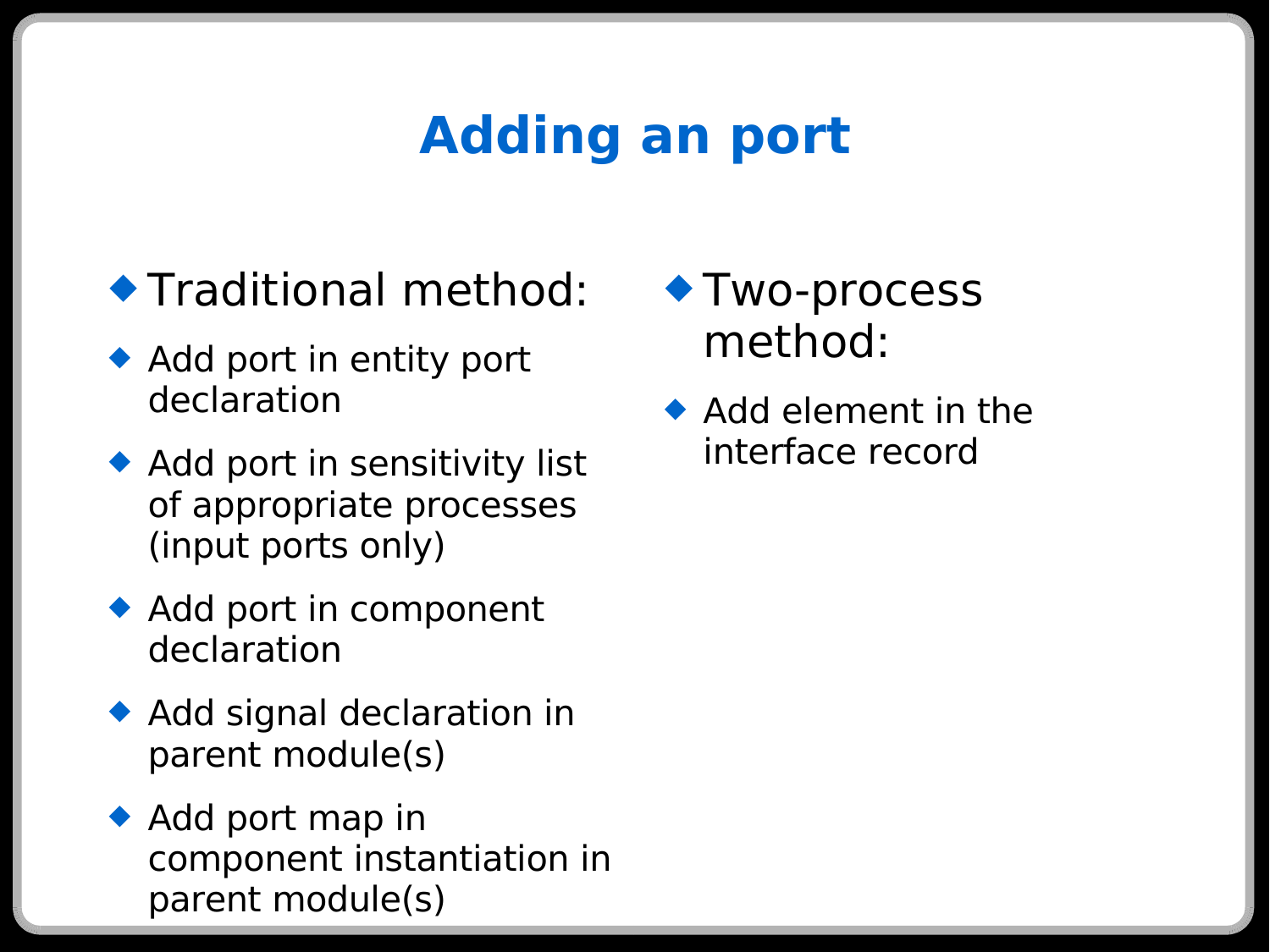### **Adding a register**

- **Traditional method:**
- ◆ Add signal declaration (2 signals)
- ◆ Add registered signal in process sensitivity list (if not implicite)
- (Declare local variable)
- ◆ Add driving statement in clocked process
- ◆ Two-process method:
- ◆ Add definition in register record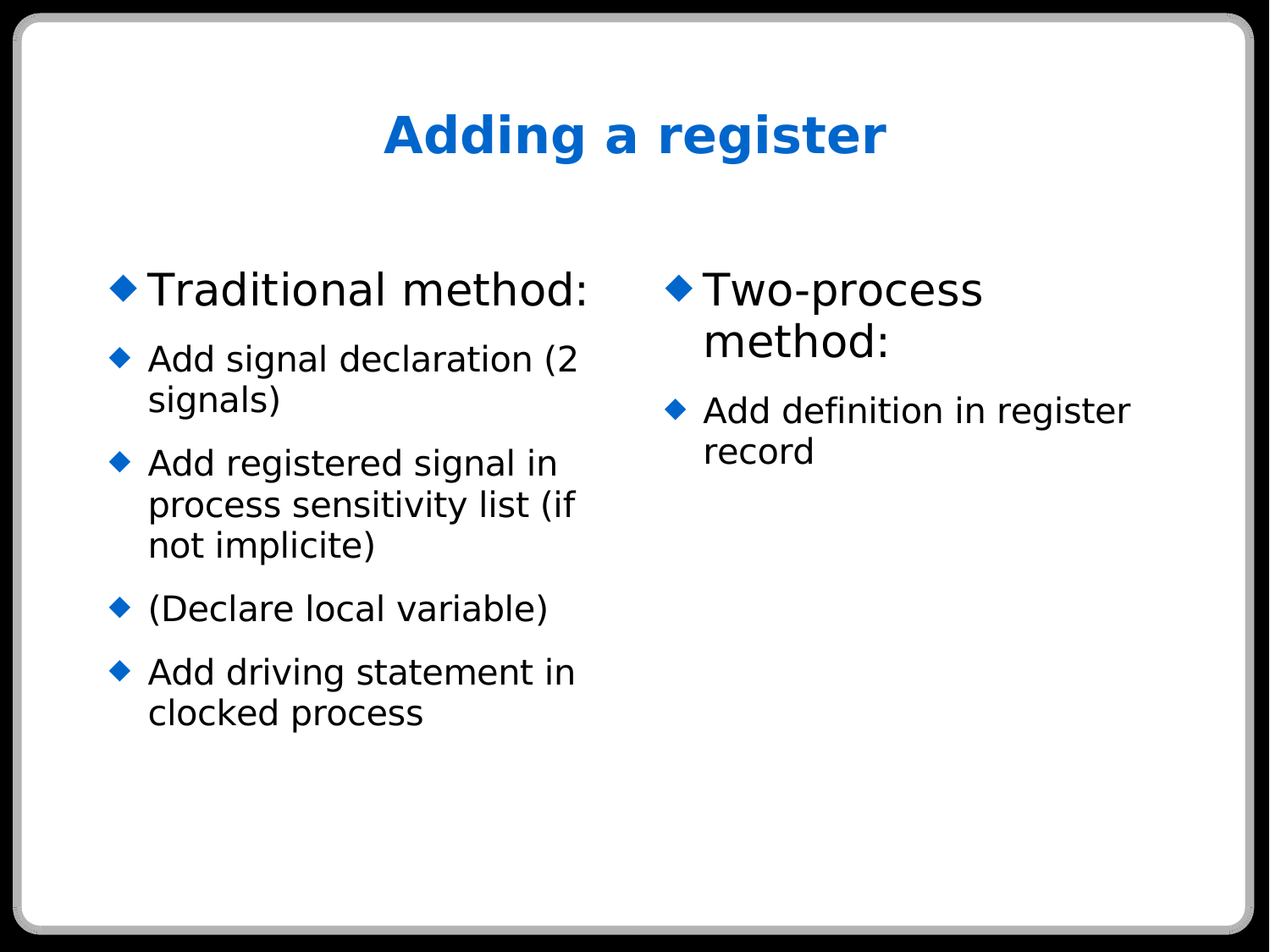### **Tracing signals during debugging**

#### **Traditional method:**

- $\bullet$  Figure out which signals are registered, which are their inputs, and how they are functionally related
- ◆ Add signals to trace file
- ◆ Repeat every time a port or register is added/deleted
- Two-process method:
- Add interface records, r & rin
- ◆ Signals are grouped according to function and easy to understand
- ◆ Addition/deletion of record elements automatically propagated to trace window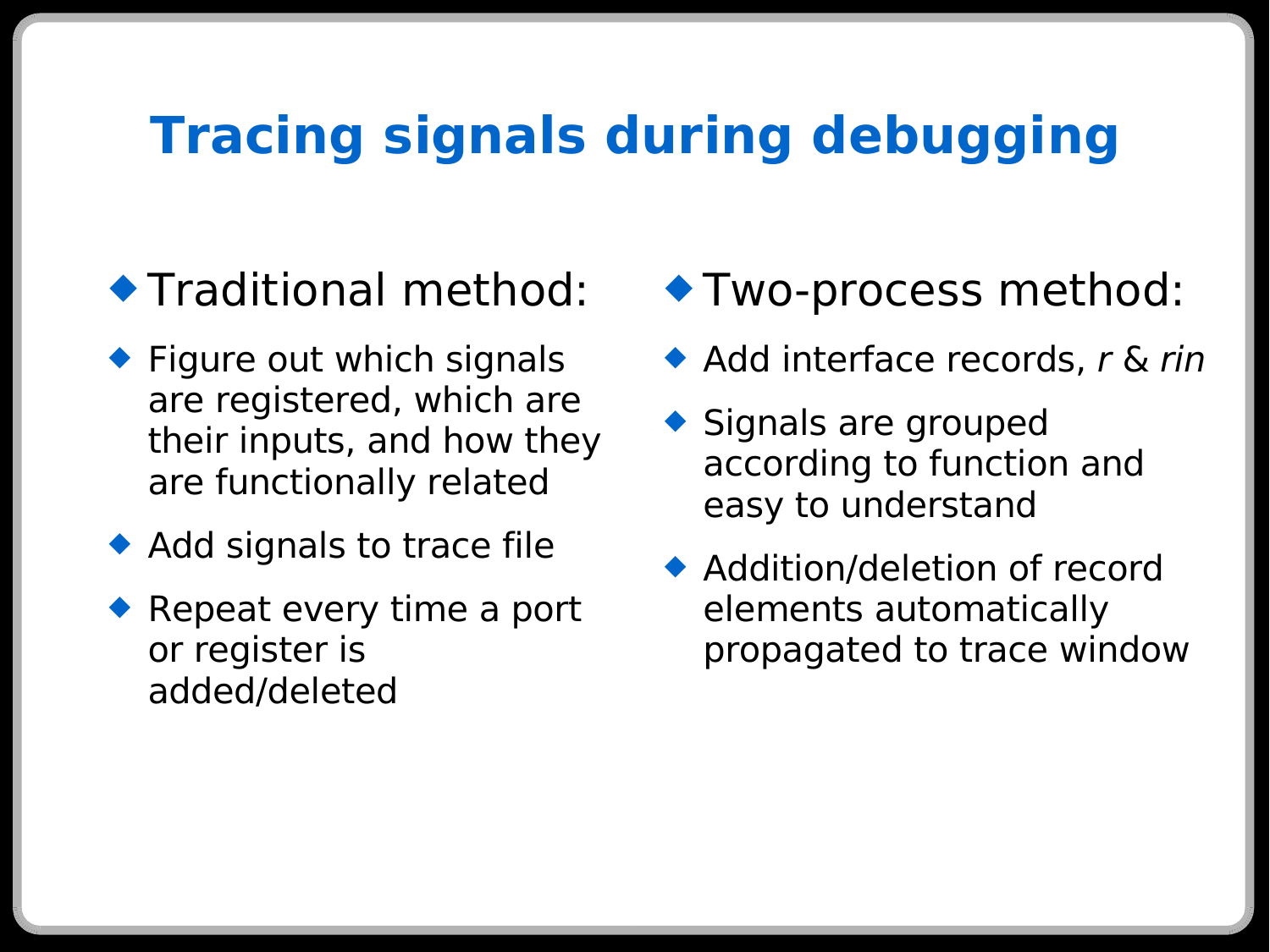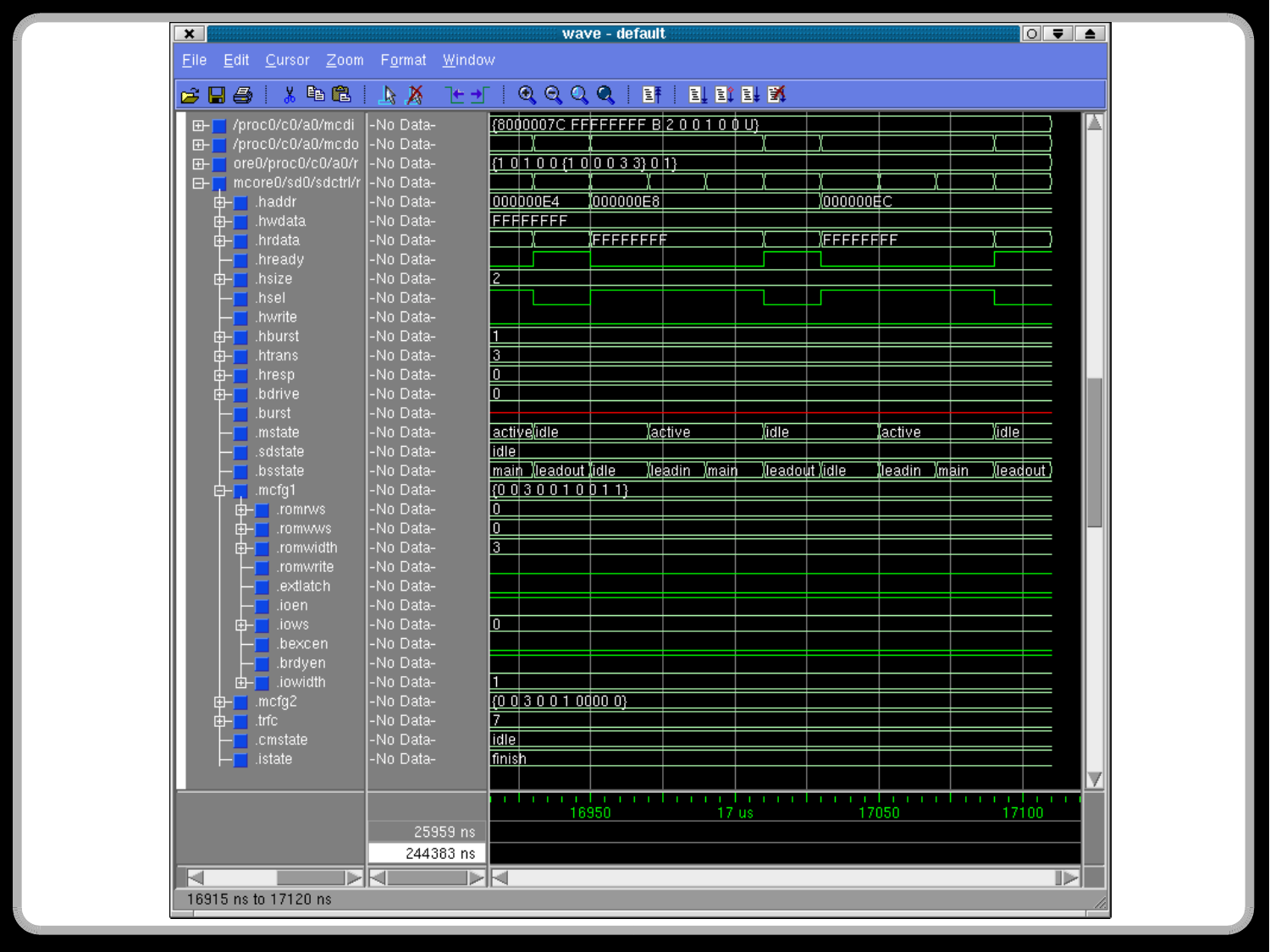# **Stepping through code during debugging**

#### **Traditional method:**

- Connected processes do not execute sequentially due to delta signal delay
- ◆ A breakpoint in every connected process needed
- ◆ New signal value in concurrent processes not visible
- ◆ Two-process method:
- $\triangle$  Add a breakpoint in the begining of the combinational process
- ◆ Single-step through code to execute complete algorithm
- ◆ Next signal value (ri) directly visible in variable v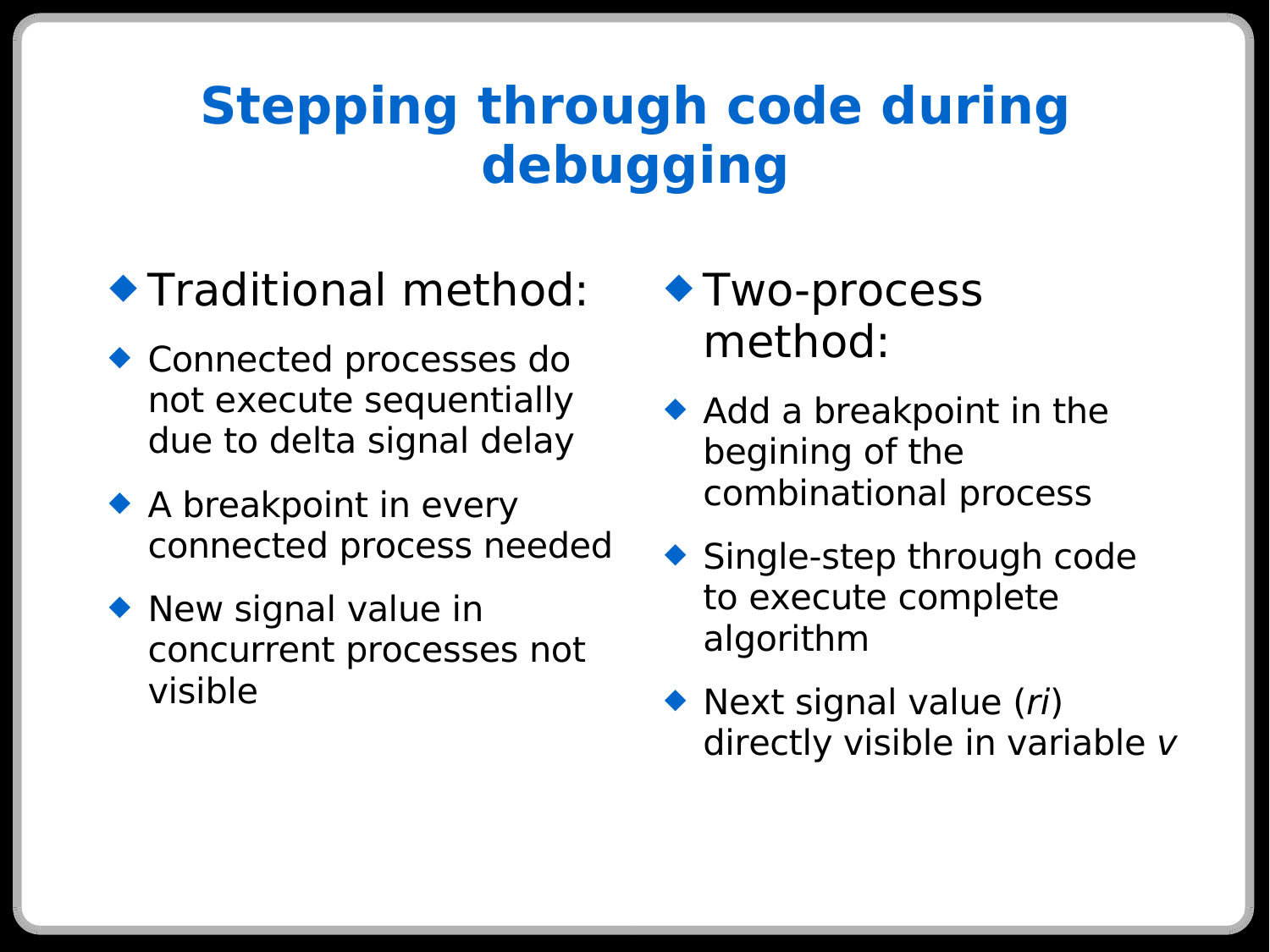| $\mathbf{x}$                              | source - sdmctrl.vhd                                                                                                                       | $\circ$ $\bullet$ $\bullet$ $\bullet$ |
|-------------------------------------------|--------------------------------------------------------------------------------------------------------------------------------------------|---------------------------------------|
|                                           | Eile Edit Object Options Window                                                                                                            |                                       |
| 6 U I                                     | $\lambda$ to the $M_1$ $\rightarrow$ $T_2$                                                                                                 |                                       |
| 270.                                      | when others => raddr := address(26 downto 12);                                                                                             |                                       |
| 271                                       | end case;                                                                                                                                  |                                       |
| 272                                       |                                                                                                                                            |                                       |
| 273                                       | -- sdram access FSM                                                                                                                        |                                       |
| 274                                       | case r.sdstate is                                                                                                                          |                                       |
| 275♦<br>276                               | when idle $\Rightarrow$                                                                                                                    |                                       |
| 277                                       | if startsd = $'1'$ then                                                                                                                    |                                       |
| 278                                       | $v.$ address (16 downto 2) := raddr;                                                                                                       |                                       |
| 279                                       | $v.$ sdba := $v.$ address (16 downto 15);                                                                                                  |                                       |
| 280                                       | $\mathbf{v}$ . sdcsn := (not ahbsi. haddr (28)) & ahbsi. haddr (28);                                                                       |                                       |
| $\begin{array}{l} 281 \\ 282 \end{array}$ | $v \cdot$ rasn := $101$ ;                                                                                                                  |                                       |
| 283                                       | $v. sdstate := act1;$<br>$end$ if;                                                                                                         |                                       |
| 284                                       | when $act1$ =>                                                                                                                             |                                       |
| 285                                       | $v \cdot r$ asn := $'1'$ ;                                                                                                                 |                                       |
| 286                                       | if $r$ . mcfq2. casdel = $'1'$ then $v$ . sdstate := act2;                                                                                 |                                       |
| 287                                       | else                                                                                                                                       |                                       |
| 288                                       | $v.\s{s}$ dstate := act $3$ ;                                                                                                              |                                       |
| 289                                       | v. hready := r. hwrite and ahbsi. htrans $(0)$ and ahbsi. htrans $(1)$ ;                                                                   |                                       |
| 290<br>291                                | end if:<br>when $act2 \Rightarrow$                                                                                                         |                                       |
| 292                                       | $v. sdstate := act3;$                                                                                                                      |                                       |
| 293                                       | v. hready := r. hwrite and ahbsi. htrans $(0)$ and ahbsi. htrans $(1)$ ;                                                                   |                                       |
| 294                                       | when $act3 \Rightarrow$                                                                                                                    |                                       |
| 295                                       | $v \cdot \text{casn} := '0';$                                                                                                              |                                       |
| $\frac{296}{297}$                         | v. address $(14$ downto 2) := "0000" & r. haddr $(10$ downto 2);                                                                           |                                       |
|                                           | $v.$ dqm := dqm; $v.$ burst := $r.$ hready;                                                                                                |                                       |
| 298<br>299                                | if $r$ hwrite = $'1'$ then                                                                                                                 |                                       |
| 300                                       | v. sdstate := $wr1$ ; v. sdwen := '0'; v. bdrive := "1111";<br>if ahbsi.htrans = "11" or $(r.$ hready = '0') then v.hready := '1'; end if; |                                       |
| 301                                       | else $v$ sdstate $v = r d1$ ; end if;                                                                                                      |                                       |
| 302                                       | when $wr1 =$                                                                                                                               |                                       |
| 303                                       | <b>v</b> . address $(14$ downto 2) := "0000" & r. haddr $(10$ downto 2);                                                                   |                                       |
| 304                                       | if $((r.burst and r.hready) = '1')$ and $(r.htrans = "11")$ then                                                                           |                                       |
| 305                                       | $v.$ hready := ahbsi.htrans $(0)$ and ahbsi.htrans $(1)$ and r.hready;                                                                     |                                       |
| 306                                       | else                                                                                                                                       |                                       |
| 307                                       | v.sdstate := $wr2$ ; v.bdrive := "0000"; v.casn := '1'; v.sdwen := '1';                                                                    |                                       |
| 308<br>309                                | $v.$ dqm $:=$ "1111";<br>end if;                                                                                                           |                                       |
| 310                                       | when $wr2 =$                                                                                                                               |                                       |
| 311                                       | $v \text{.}$ rash := $10^{\circ}$ ; v. sdwen := $10^{\circ}$ ;                                                                             |                                       |
| 312                                       | $v.\s{s}$ sdstate $v = w r 3$ ;                                                                                                            |                                       |
| 313                                       | when $wr3 \Rightarrow$                                                                                                                     |                                       |
| 314                                       | v.sdcsn := "11"; v.rasn := '1'; v.sdwen := '1';                                                                                            |                                       |
|                                           |                                                                                                                                            |                                       |
|                                           |                                                                                                                                            |                                       |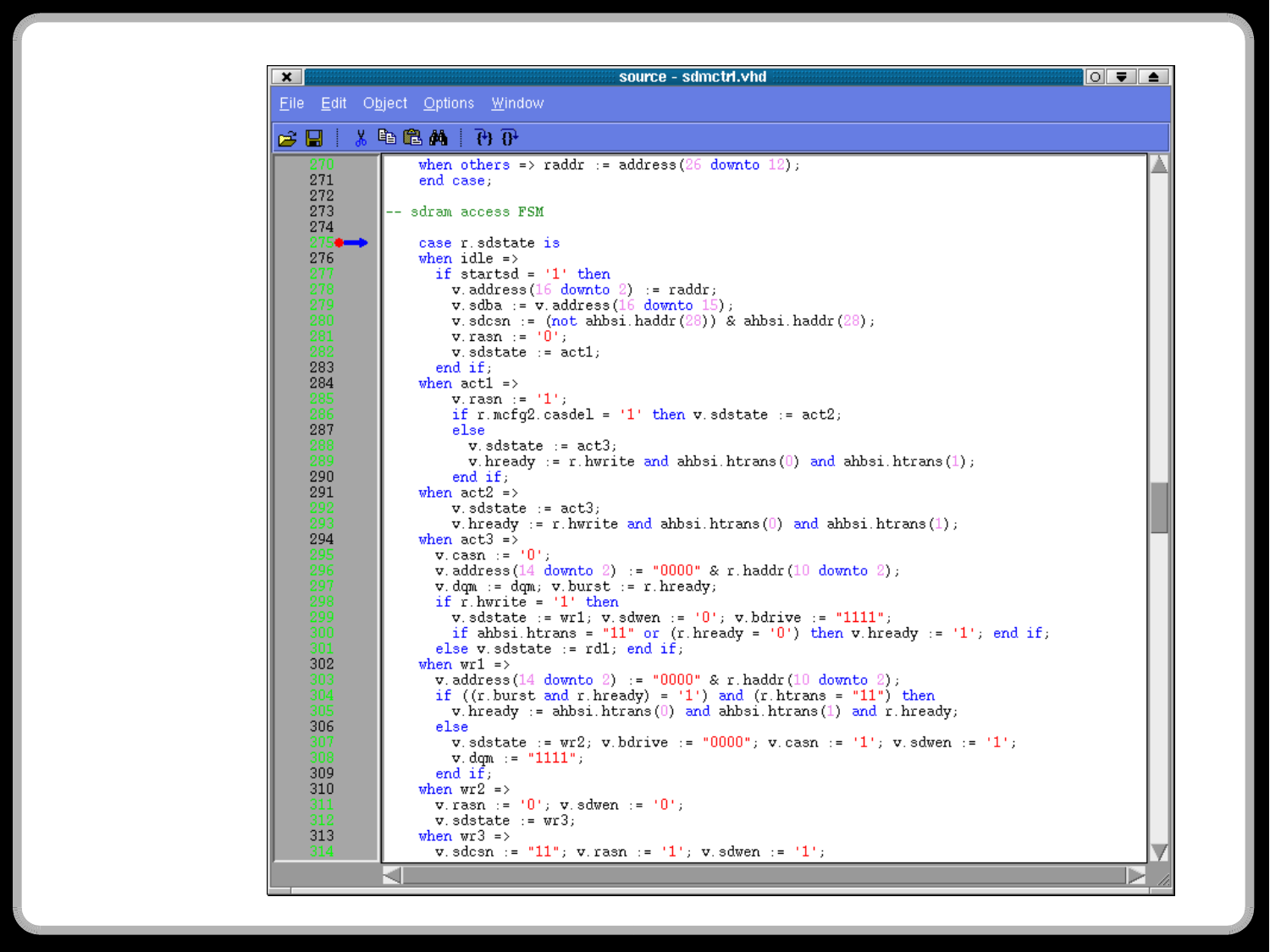### **Complete algorithm can be a sub-program**

- ◆ Allows re-use if placed in a global package (e.g. EDAC)
- ◆ Can be verified quickly with local test-bench
- ◆ Meiko FPU (20 Kgates):
	- $\bullet$  1 entity, 2 processes
	- ◆ 44 sub-programs
	- ◆ 13 signal assignments
	- ◆ Reverse-engineered from verilog: 87 entities, ~800 processes, ~2500 signals

```
comb : process (sysif, r, rst)
  variable v : reg_type;
begin
```

```
proc_irqctl(sysif, r, v);
```

```
rin \leq v;
  irgo.irg \leq r.irg;
end process;
```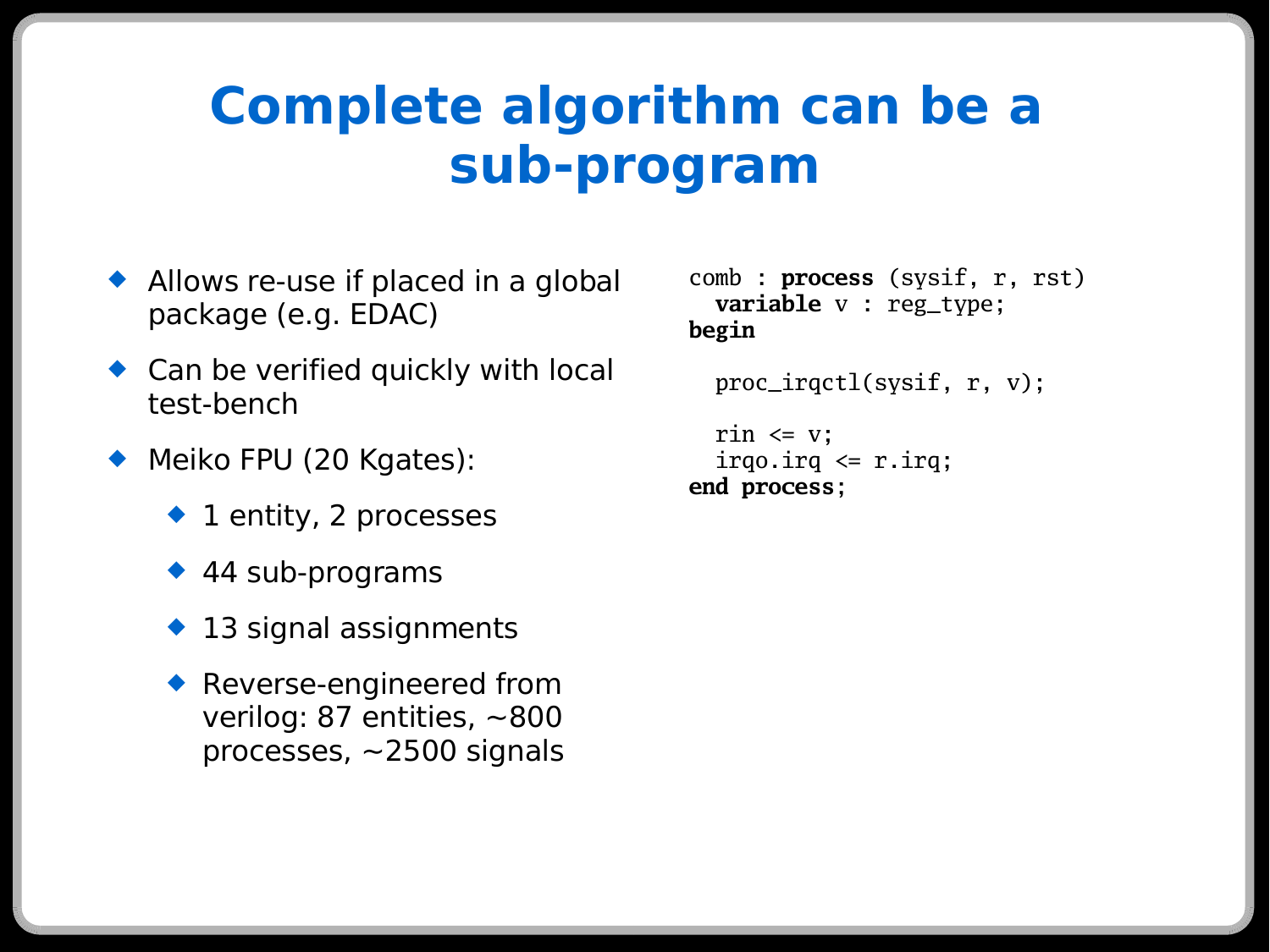### **Sequential code and synthesis**

- ◆ Most sequential statements directly synthesisable by modern tools
- ◆ All variables have to be assigned to avoid latches
- ◆ Order of code matters!
- ◆ Avoid recursion, division, access types, text/file IO.

```
comb : process (sysif, r, rst)
  variable v : reg_type;
begin
```

```
proc_irqctl(sysif, r, v);
if rst = '1' thenv.irq := '0':v.pend := (others => '0');
end if;
```

```
rin \leq v;
  irgo.irg \leq r.irg;
end process;
```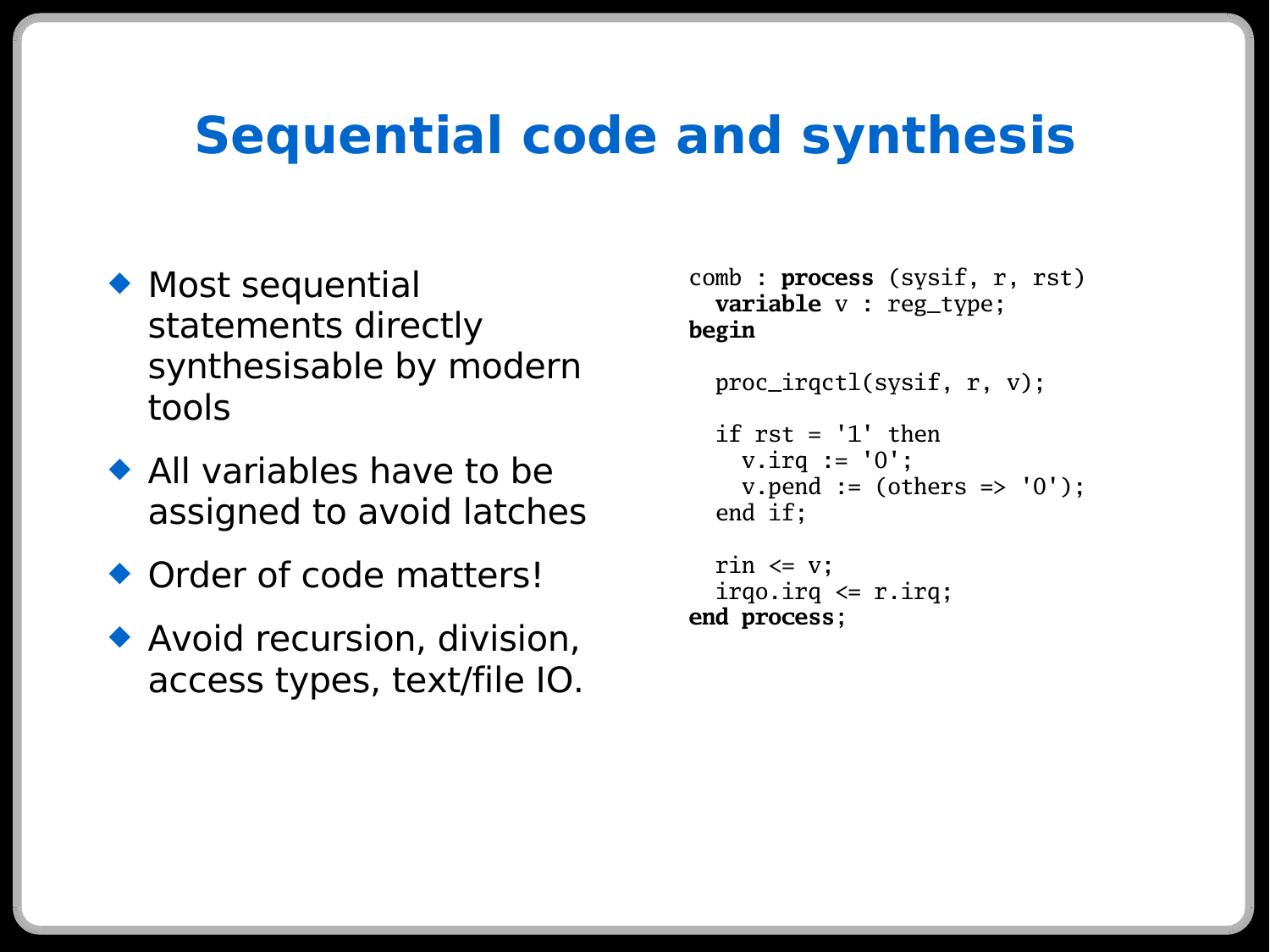### **Comparison MEC/LEON**

- ◆ ERC32 memory contoller MEC
- ◆ Ad-hoc method (15 designers)
- ◆ 25,000 lines of code
- ◆ 45 entities, 800 processes
- ◆ 2000 signals
- ◆ 3000 signal assigments
- ◆ 30 Kgates, 10 man-years, numerous of bugs, 3 iterations
- ◆ LEON SPARC processor
- **Two-process method** (mostly)
- ◆ 15,000 lines of code
- ◆ 37 entities, 75 processes
- ◆ 300 signals
- ◆ 800 signal assigments
- ◆ 100 Kgates, 2 man-years, no bugs in first silicon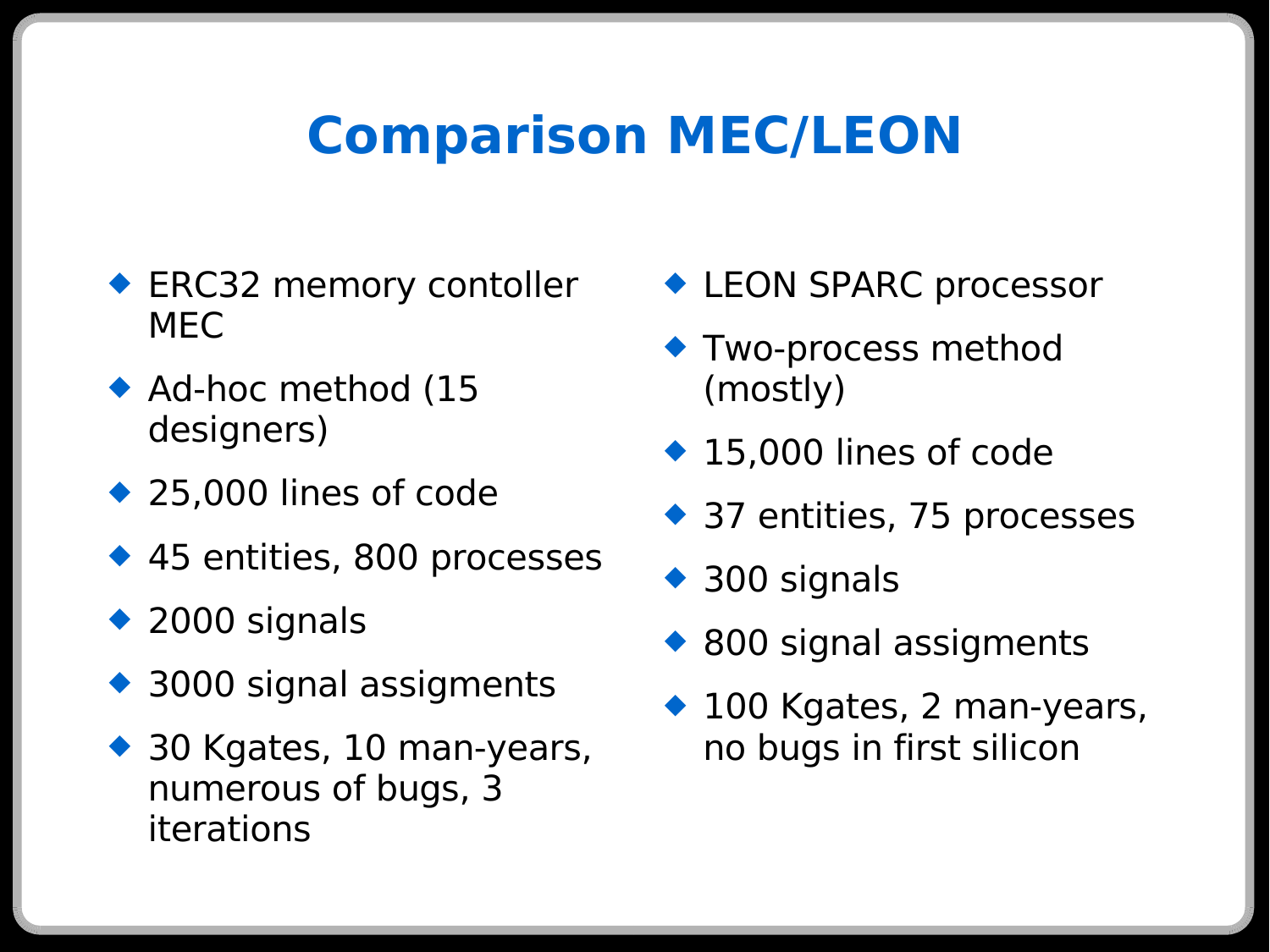### **Increasing the abstraction level**

#### ◆ Benefits

- ◆ Easier to understand the underlying algorithm
- ◆ Easier to modify/maintain
- ◆ Faster simulation
- ◆ Use built-in module generators (synthesis)

#### ◆ Problems

- ◆ Keep the code synthesisable
- ◆ Synthesis tool might choose wrong gatelevel structure
- $\blacklozenge$  Problems to understand algorithm for less skilled engineers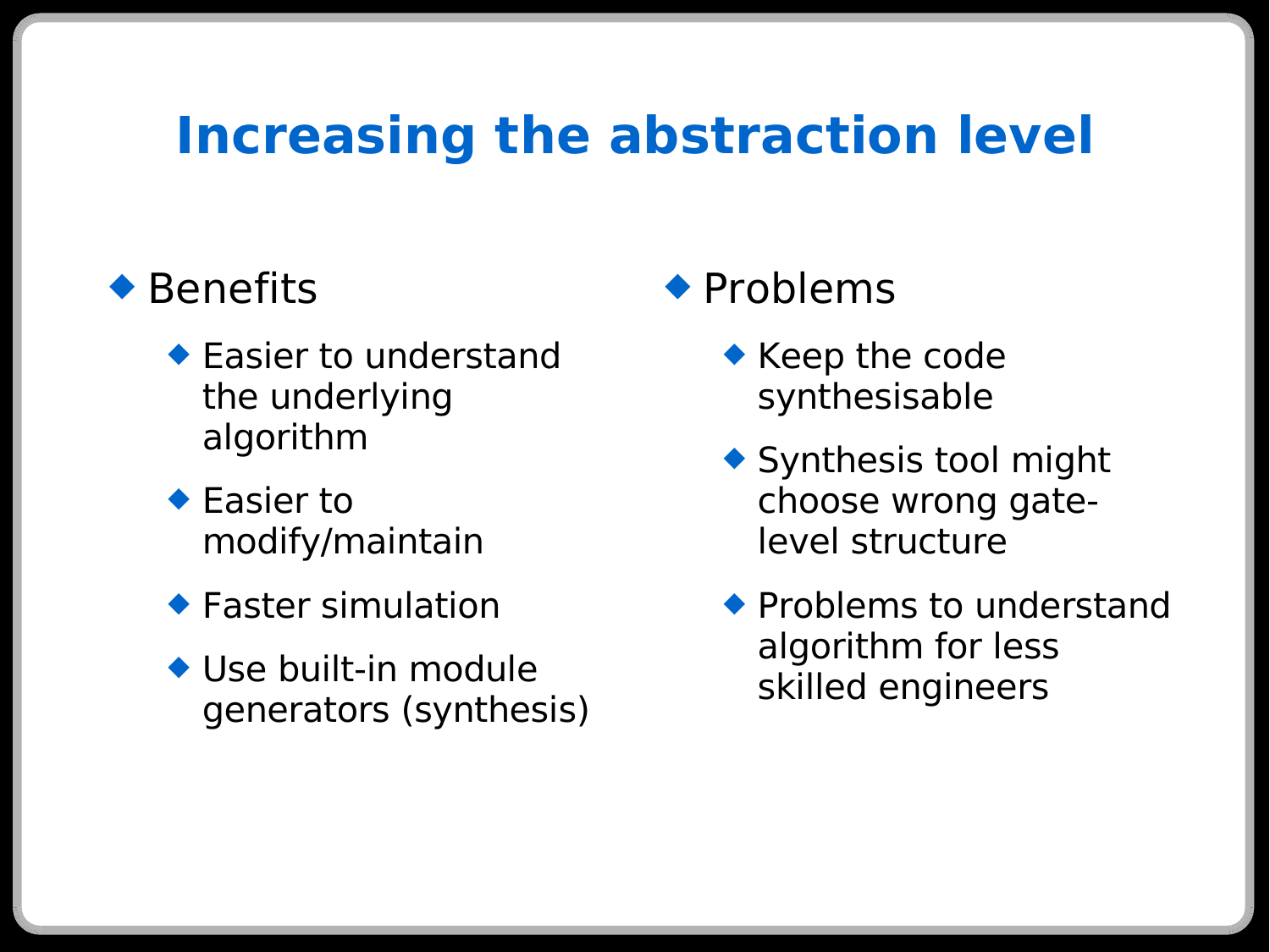# **Using records**

- ◆ Useful to group related signals
- ◆ Nested records further improves readability
- ◆ Directly synthesisable
- ◆ Element name might be difficult to find in synthesised netlist

```
type reg1_type is record
```

```
f1 : std_logic_vector(0 to 7);
```

```
f2 : std_logic_vector(0 to 7);
```

```
f3 : std_logic_vector(0 to 7);
end record;
```

```
type reg2_type is record
  x1 : std_logic_vector(0 to 3);
  x2 : std_logic_vector(0 to 3);
  x3 : std_logic_vector(0 to 3);
end record;
```

```
type reg_type is record
  reg1 : reg1_type;
  reg2 : reg2_type;
end record;
```

```
variable v : regtype;
v.\text{reg1.f3} = "0011001100";
```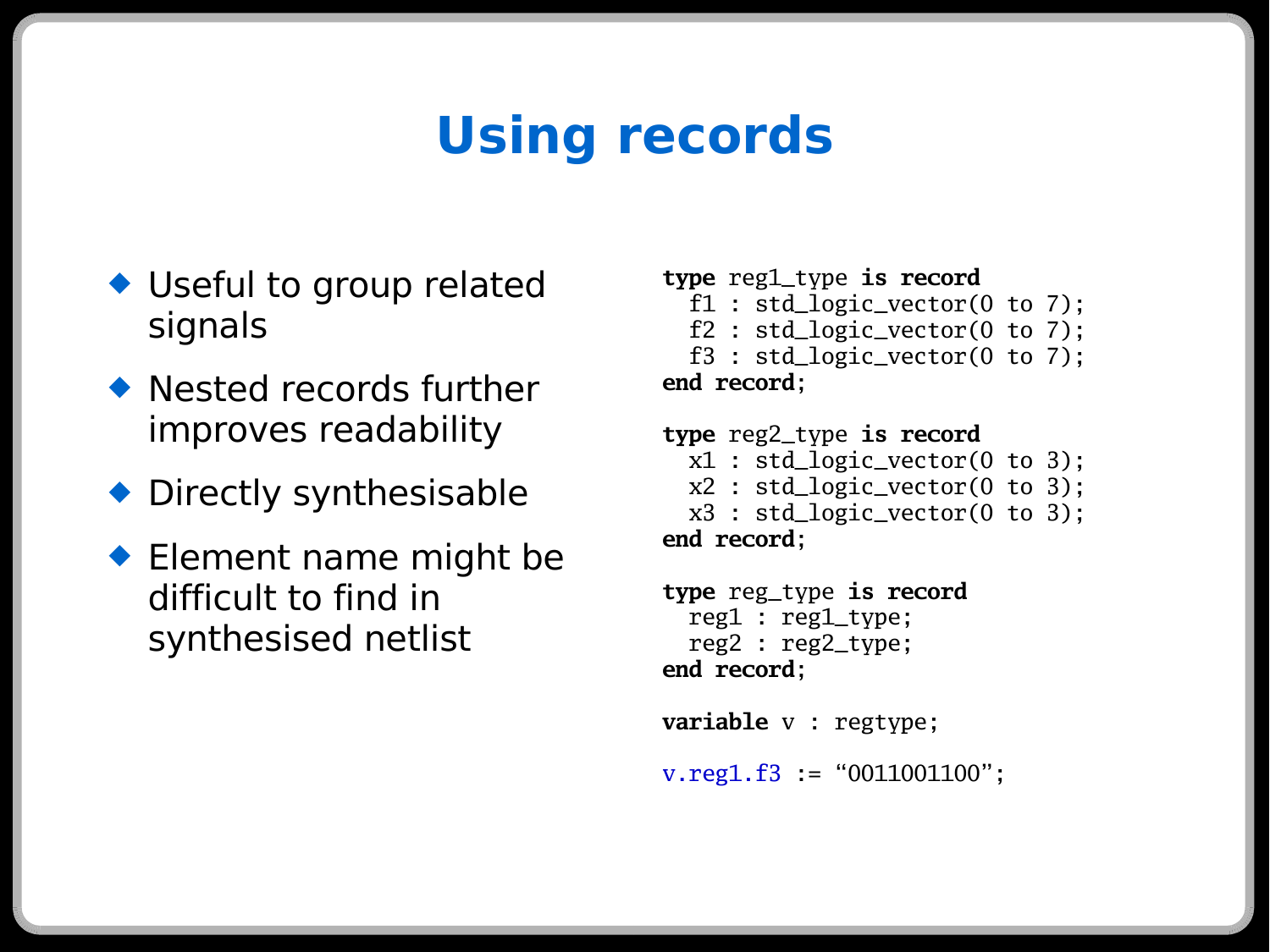## **Using ieee.numeric\_std.all;**

- ◆ Declares to additional types: signed and unsigned
- ◆ Declares arithmetic and various conversion operators:  $+$ ,  $-$ ,  $*$ ,  $/$ ,  $<$ ,  $>$ ,  $=$ ,  $\lt =$ ,  $> =$ ,  $\lt =$ , conv\_integer
- Built-in, optimised versions available in all simulators and synthesis tools
- ◆ Should be preferred to std logic arith

**type** unsigned **is array** (natural range <>) **of** st\_logic; **type** signed **is array** (natural range <>) **of** st\_logic;

variable u1, u2, u3 : unsigned; variable v1 : std\_logic\_vector;

 $u1 := u1 + (u2 * u3);$ 

if  $(v1 \ge v2)$  then ...

 $v1(0) := u1$ (conv\_integer(u2));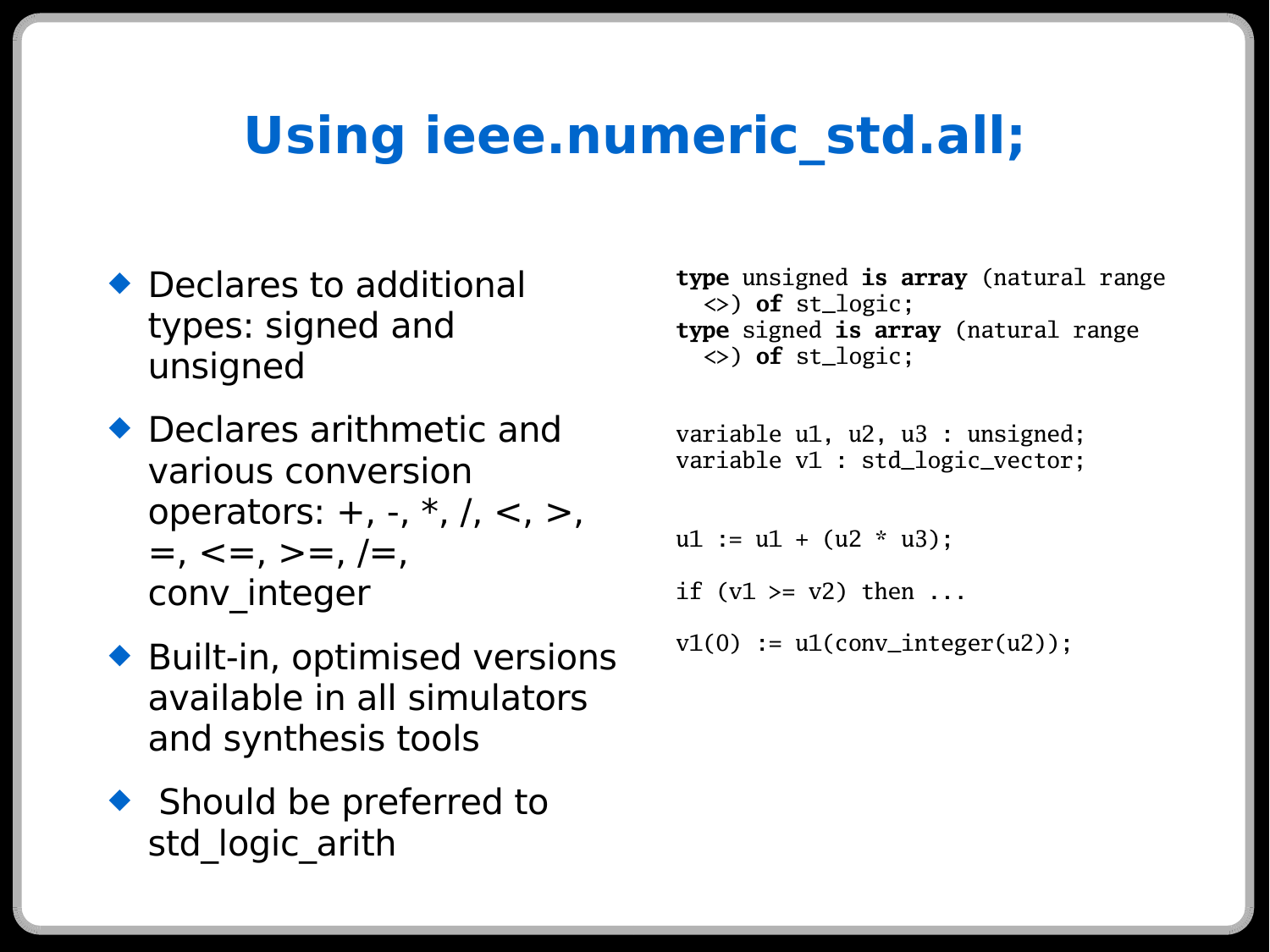# **Use of loops**

- ◆ Used for iterative calculations
- ◆ Index variable implicitly declared
- ◆ Typical use: iterative algorithms, priority encoding, sub-bus extraction, bus turning

```
variable v1 : std_logic_vector(0 to 7);
variable first_bit : natural;
```

```
-- find first bit set
for i in v1'range loop
  if v1(i) = '1' then
     first_bit := i; exit;
  end if;
end loop;
```

```
-- reverse bus
for in 0 to 7 loop
  v1(i) := v2(7-i);
end loop;
```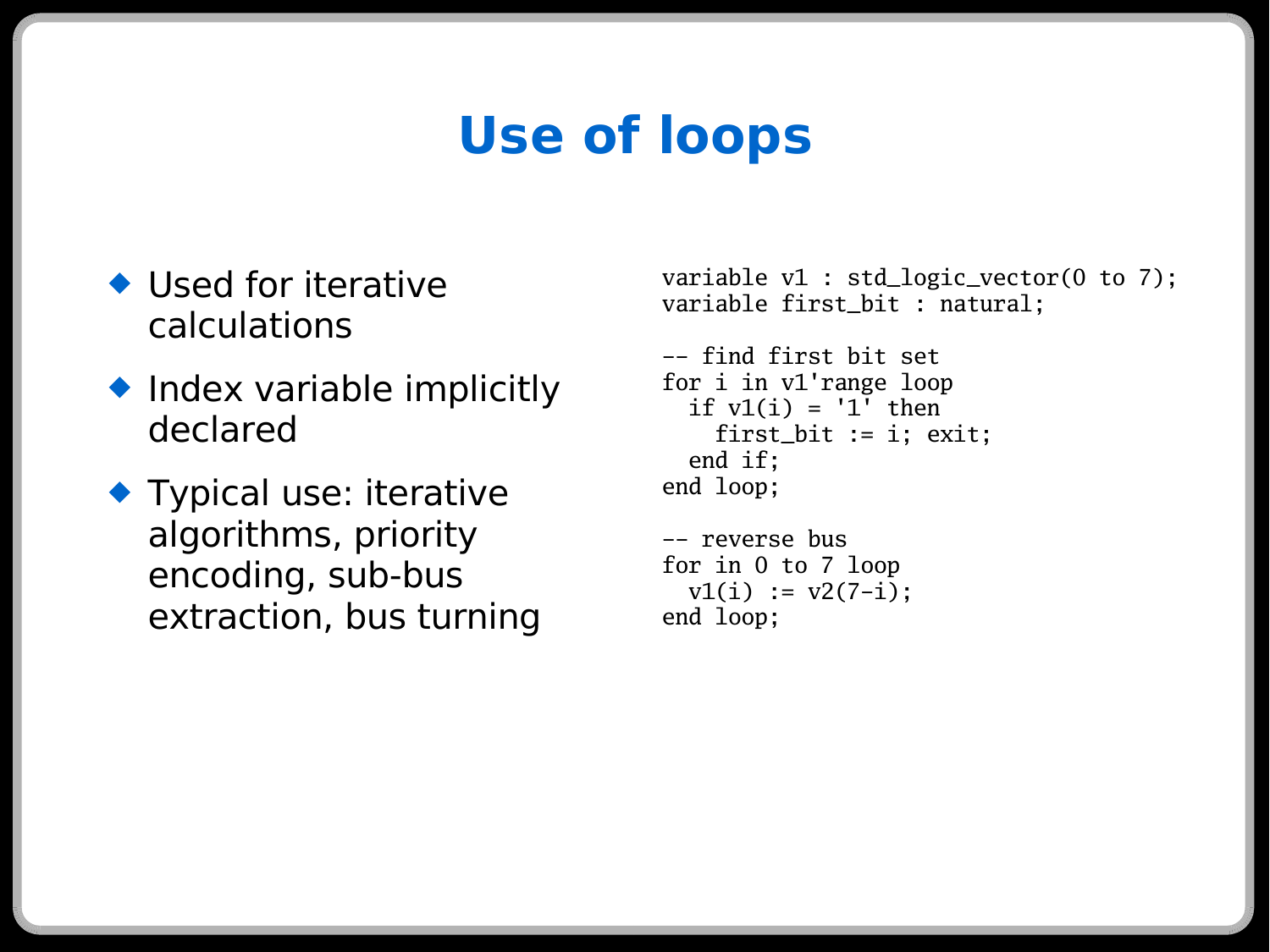### **Multiplexing using integer conversion**

#### $\bullet$  N to 1 multiplexing

 $\bullet$  N to 2\*\*N decoding

```
function genmux(s, v : std_logic_vector)
  return std_logic is
variable res : std_logic_vector(v'length-1
  downto 0);
variable i : integer;
begin
 res := v; -- needed to get correct index
  i := conv_integer(unsigned(s));
 return(res(i));
end;
function decode(v : std_logic_vector) return
```

```
std_logic_vector is
variable res :
```

```
std_logic_vector((2**v'length)-1 downto 0);
variable i : natural;
begin
 res := (others => '0'):
```

```
i := conv_integer(unsigned(v));
res(i) := '1':
```

```
return(res);
```

```
end;
```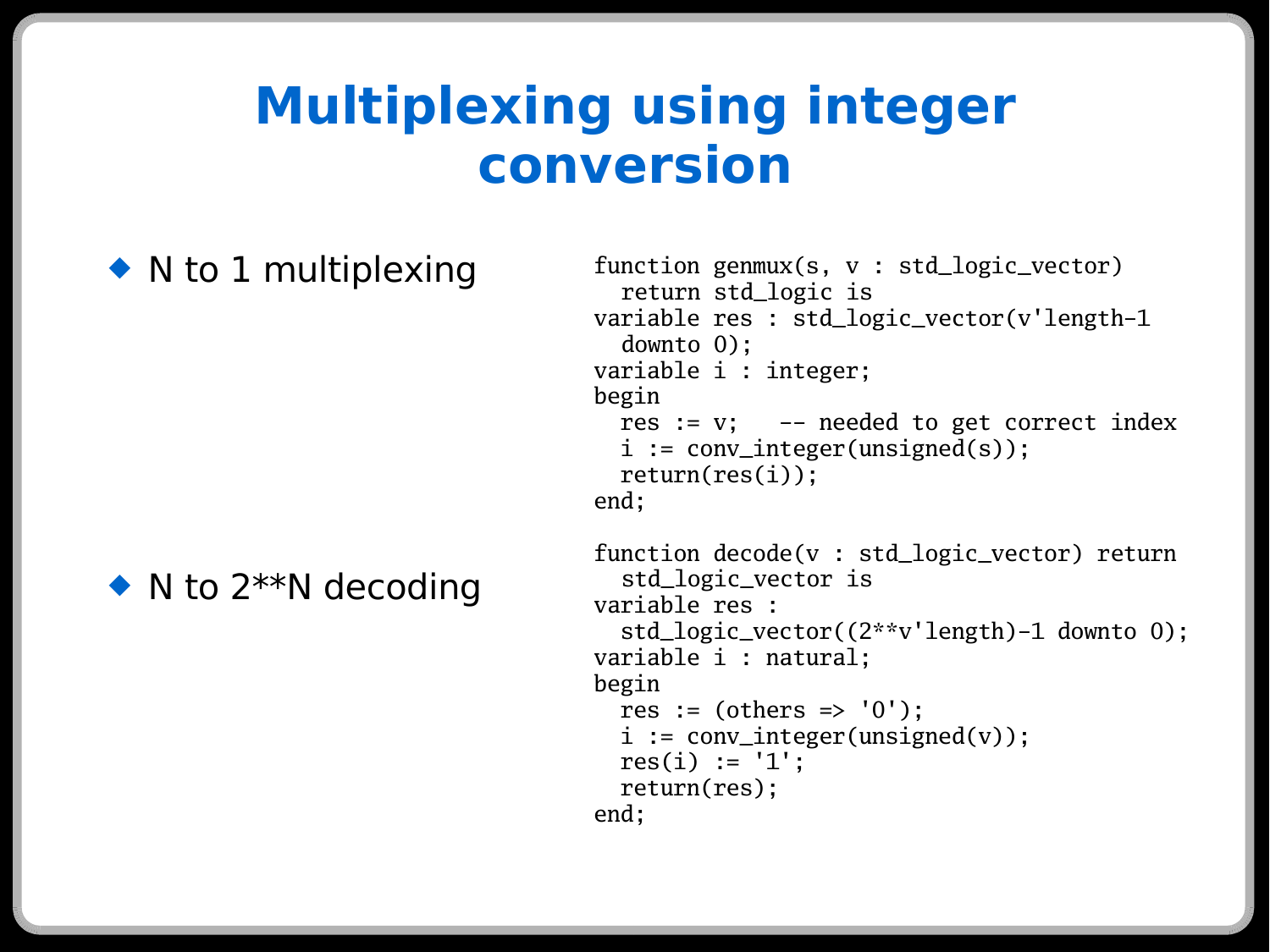### **State machines**

**.**

- ◆ Simple casestatement implementation
- Maintains current state
- $\bullet$  Both combinational and registered output possible

```
architecture rtl of mymodule is
type state_type is (first, second, last);
type reg_type is record
  state : state_type;
  drive : std_logic;
end record;
signal r, rin : reg_type;
begin
  comb : process(...., r)
  begin
    case r.state is
    when first =>
      if cond0 then v.state := second; end if;
    when second \Rightarrowif cond1 then v.state := first;
      elsif cond2 then v.state := last; end if;
    when others =>
      v.drive := '1'; v.state := first;end case;
    if reset = '1' then v.state := first; end if;
    modout.cdrive <= v.drive; -- combinational
    modout.rdrive <= r.drive; -- registered
  end process;
```